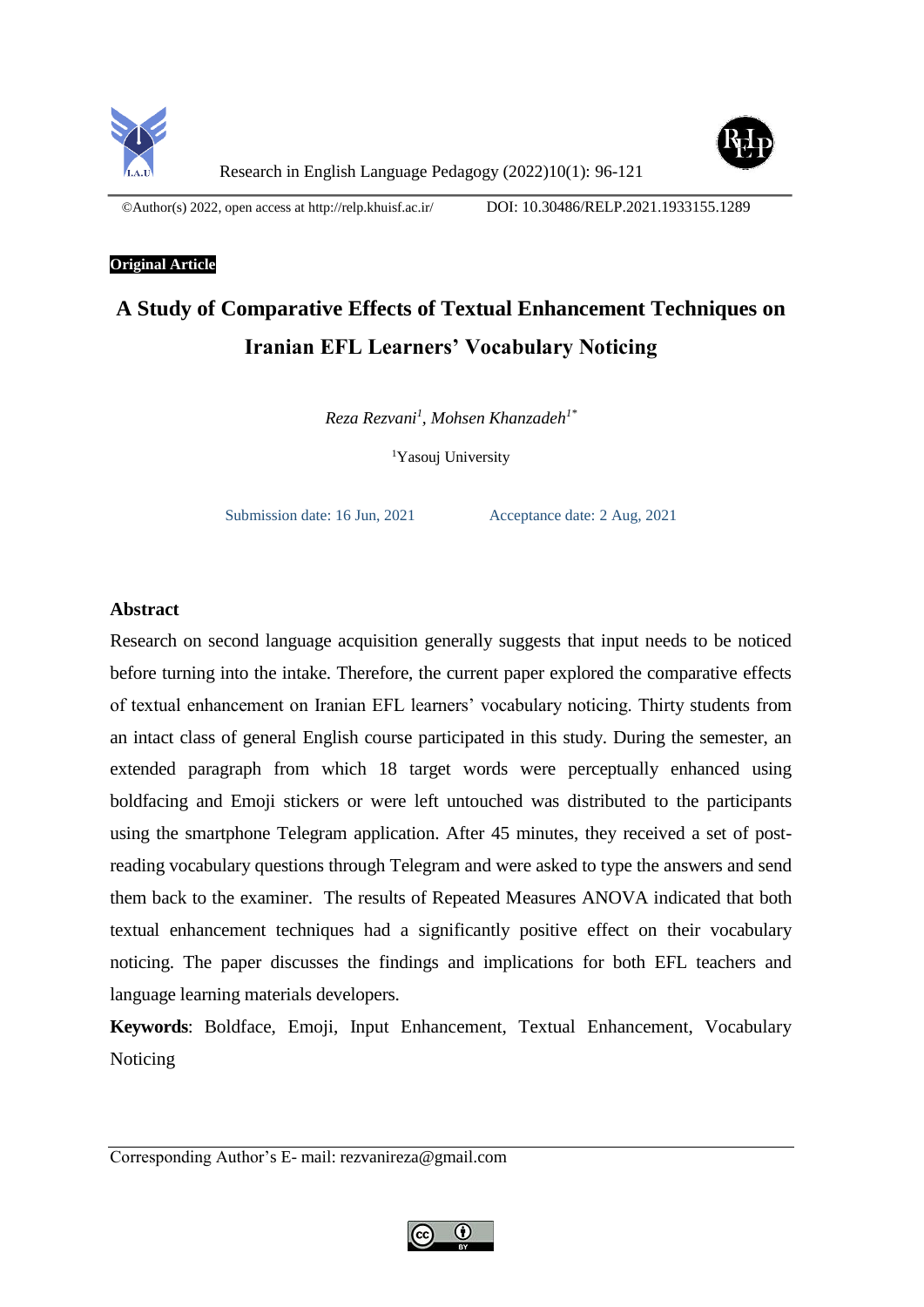#### **1. Introduction**

Vocabulary, as the basic building block of any language, tends to constitute a central part of the second language (L2) teaching, learning, and assessment (Nation, 2013; Schmitt, 2010). As an alternate to grammar-based approaches, proponents of the lexical approach in the 1980s and 1990s insisted that lexically-empowered L2 learners can successfully get their messages across in communicational settings even without having a good command of syntax or grammar (Lewis, 1993; Willis & Willis, 1989). The lexical approach essentially relies on the premise that it is the lexis that lies at the heart of any language, and thus it's learning. Lewis (1993) maintained that L2 production is the process of getting together ready-made chunks appropriate for interactive opportunities. L2 teachers and course designers also have long been questing for efficient and novel teaching methods to incorporate essential vocabulary in instructional materials. It also seems that L2 learners normally notice the vocabulary of the target language, and hence, "they are thus first driven to make form-meaning connections that are lexical in nature" (VanPatten  $\&$ Williams, 2015, p. 115). Acknowledged significance of vocabulary instruction motivated content designers to develop language learning textbooks rich in lexis. This movement, further, in and of itself, led to the emergence of theories tapping into cognitive processes through which learners' attention can be directed towards features of the L2 words.

Towards the end of the twentieth century, Krashen (1977) put forth the Input Hypothesis which postulates that humans acquire languages by receiving comprehensible input; input that is neither too much higher  $(i+2)$ , nor too much lower  $(i-1)$  than learners' current language proficiency. Worded another way, input is deemed comprehensible, he argues, so long as it is tailored slightly beyond the receiver's (L2 learner's) current command of language (i+1). However, Mclaughlin (1987) criticizes Krashen's notion of comprehensible input and contends that L2 learners substantially fail to benefit from vast chunks of input they are exposed to. He emphatically argues the single most important factor contributing to acquisition is providing people with understandable messages or technically called comprehensible input. We acquire language when people understand the input they receive, what counts is what is said, not how it's said.

Schmidt (1990) reasoned that failure to understand input arises from learners' low sensitivity to the features of the input in question, or as he put it, their failure to notice salient features of the input they receive. He (1990), thus, posited *The Noticing Hypothesis*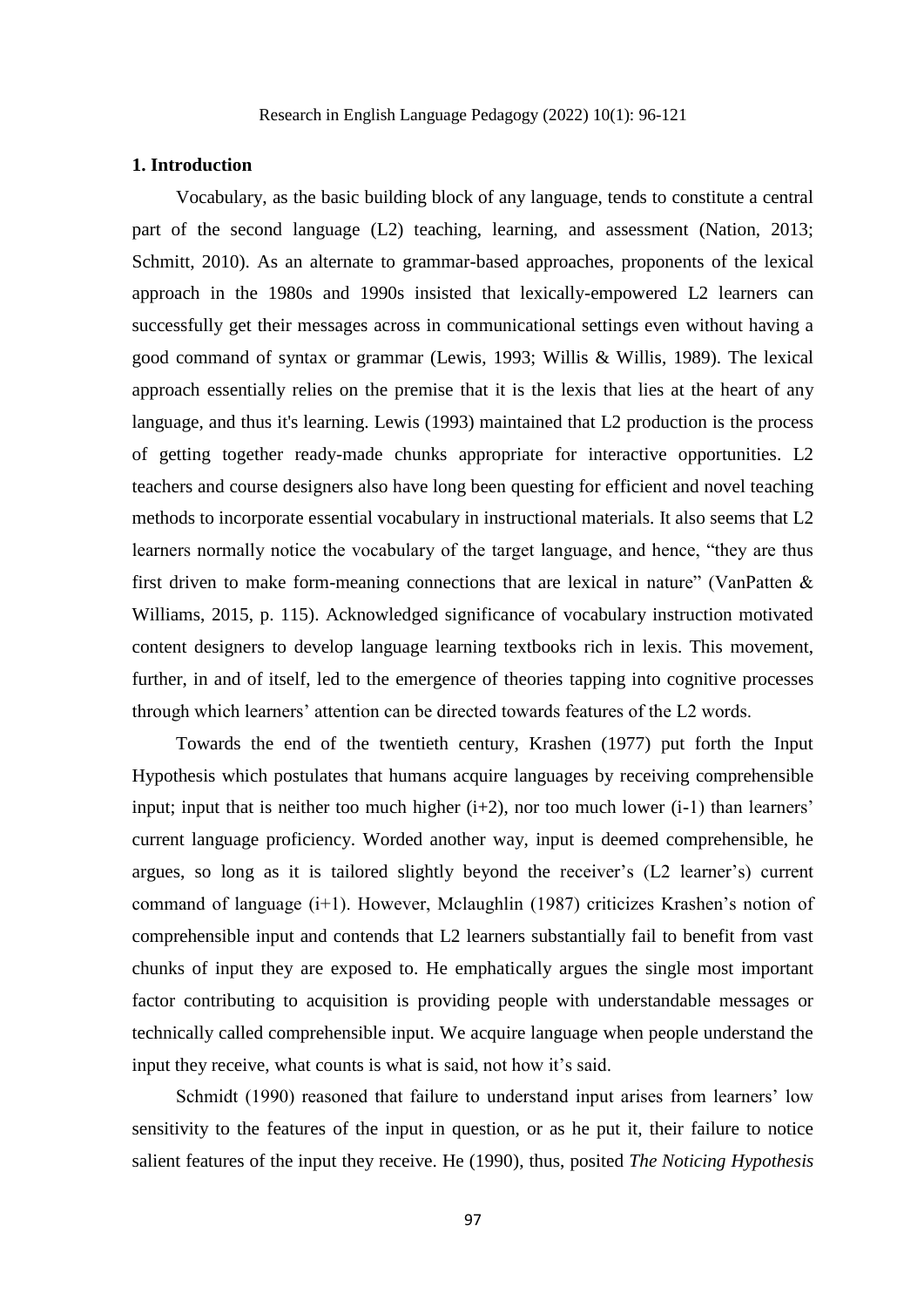(NH) accounting for the major role of the saliency of the input in learning languages. The underlying assumption behind Schmidt's (NH) is that an efficient way to enhance L2 learning is to stimulate and foster input processing for form and meaning within texts (Han et al., 2008). Gass (2003) contends that attention and noticing are decisive underpinnings that mediate between communication and acquisition; therefore, attention and learning cannot and should not be disassociated. Added to that is the argument that L2 learners are often exposed to an overwhelming load of input to be processed, or otherwise, it might go unnoticed. Being noticed as "the necessary and sufficient condition for the conversion of input into intake" (Schmidt, 1993, p. 209), arguably, rests on activation of some kind of attentional devices to sort this load through (VanPatten & Williams, 2015) and to enable learners to tune in a portion of the input they receive (Gass, 2003).

The foregoing assumptions and assertions provoked investigations (e.g., Doughty 1998; Izumi, 2002; Williams, 1999) and counterarguments over the years. Research generally recognizes noticing as a prerequisite for acquisition but it cannot guarantee it. For L2 learners to internalize the input to which they are exposed and ultimately acquire, they need to be able to initially perceive, later store, and ultimately apply the salient information (Han et al., 2008; Smith, 1991). This noticing of saliency in input entails, as implied above, an active engagement of the processors or l2 learners. When they are treated as passive recipients of the input they are exposed to, no learning might ensue. Learners ought to actively respond and attach value to any piece of information for actual learning to take place (Anwar & Sohail, 2014), and when interactional competence development is the aim, they should also be given chances to perceive, receive, respond, and question communicatively (Madadi & Rezvani, 2019).

In line with the tenets of NH, Smith (1991) later set forth The Input Enhancement (IE) hypothesis claiming to drive learners' attention towards saliency of visual and aural properties of input, which he hypothesized would lead to noticing and ultimately learning. It is cogently argued that to turn input into intake an important condition must be met (Schmidt, 1990, 2001), that is, L2 learners need to consciously notice a target item within a text before it is acquired. In an attempt to conceptualize the IE hypothesis into pedagogical practices, Smith (1993) further proposed some *Textual Enhancement* (TE) techniques. They are a set of typographical means making input more salient to learners, for example in reading, through underlining, boldfacing, italicizing, capitalizing, and color-coding. By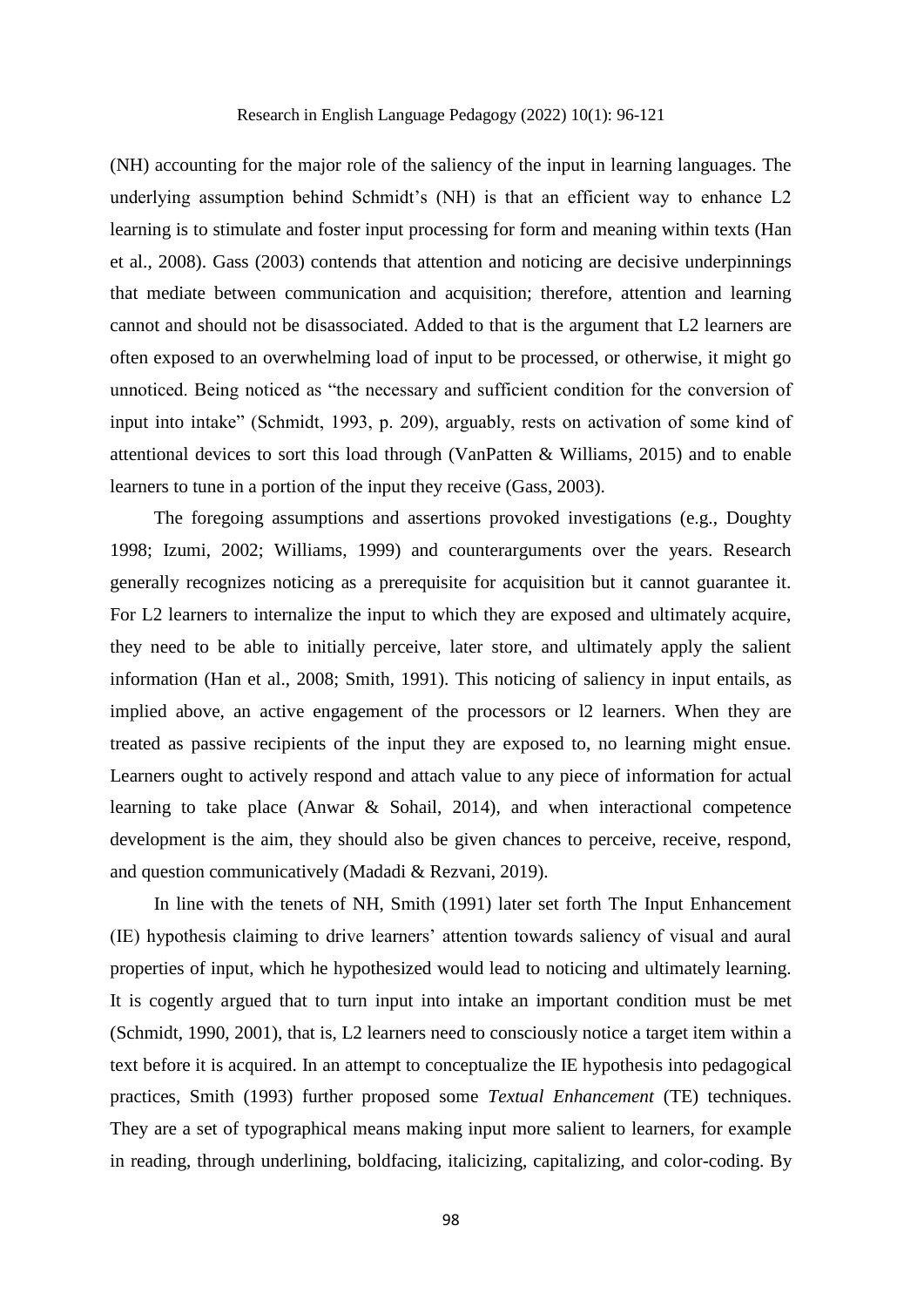and large, TE has provoked a large body of research in L2 learning (e.g., Alanen, 1995; Balcom & Bouffard, 2015; Doughty, 1991; Izumi, 2002; Jourdenais, et al., 1995; Lee, 2007; Leow, 2001).

Today, technology has permeated every facet of modern human life and has opened up a new pathway for the widespread use of Computer Assisted Language Learning (CALL) and Mobile Assisted Language Learning (MALL). This has made a dramatic shift in the organization of traditional language teaching classrooms, which has provided L2 learners with an array of opportunities to exploit technologically integrated language materials. Moreover, language classes tend growingly to integrate more personal computers (PCs and Laptops) and digital assistants to help learners with their classroom activities. In parallel developments, L2 teachers have also accommodated smartphones in their teaching profession because of their portability and connectivity, practicality and interactivity in the social milieu, and sensitivity to the immediate context (Klopfer et al., 2002). These assets have led smartphones to receive analytical and theoretical support (Amendum et al., 2011; Eslami & Kung, 2016; Huang & Chuang, 2016; Katushemererwe & Nerbonne, 2015; Madden et al., 2005; Sackes et al., 2011; Taguchi & Sykes 2013; Theodotou, 2010).

The pervasive use of smartphone applications in social interactions and classroom settings, be it real or virtual, increasingly made available new means to get the attention of interactors and to communicate more with fewer tabs. Key among them are Emoji stickers which turned out to become an indispensable and integral part of internet-based interactive smartphone platforms such as Telegram and WhatsApp applications (Chairunnisa & Benedictus, 2017; Ghobadi & Taki, 2018). Emojis originally introduced as funny graphic signs can be used in communication and chats in such applications to make the intended messages more succinctly appealing (Feldman et al., 2019; Konard et al., 2020). They carry emotional and semantic implications such as happiness, sadness, thumps up and down, anger, etc. (Danesi, 2016).

Although the application of TE techniques in language classes and their integration with CALL and MALL technologies has recently begun to gain ground (Han et al., 2008), there is still a paucity of literature on the link between TE and vocabulary noticing with the aid of CALL and MALL technologies. Today, this paucity is profoundly noted as the COVID-19 pandemic has afflicted the entire world in general and education in particular,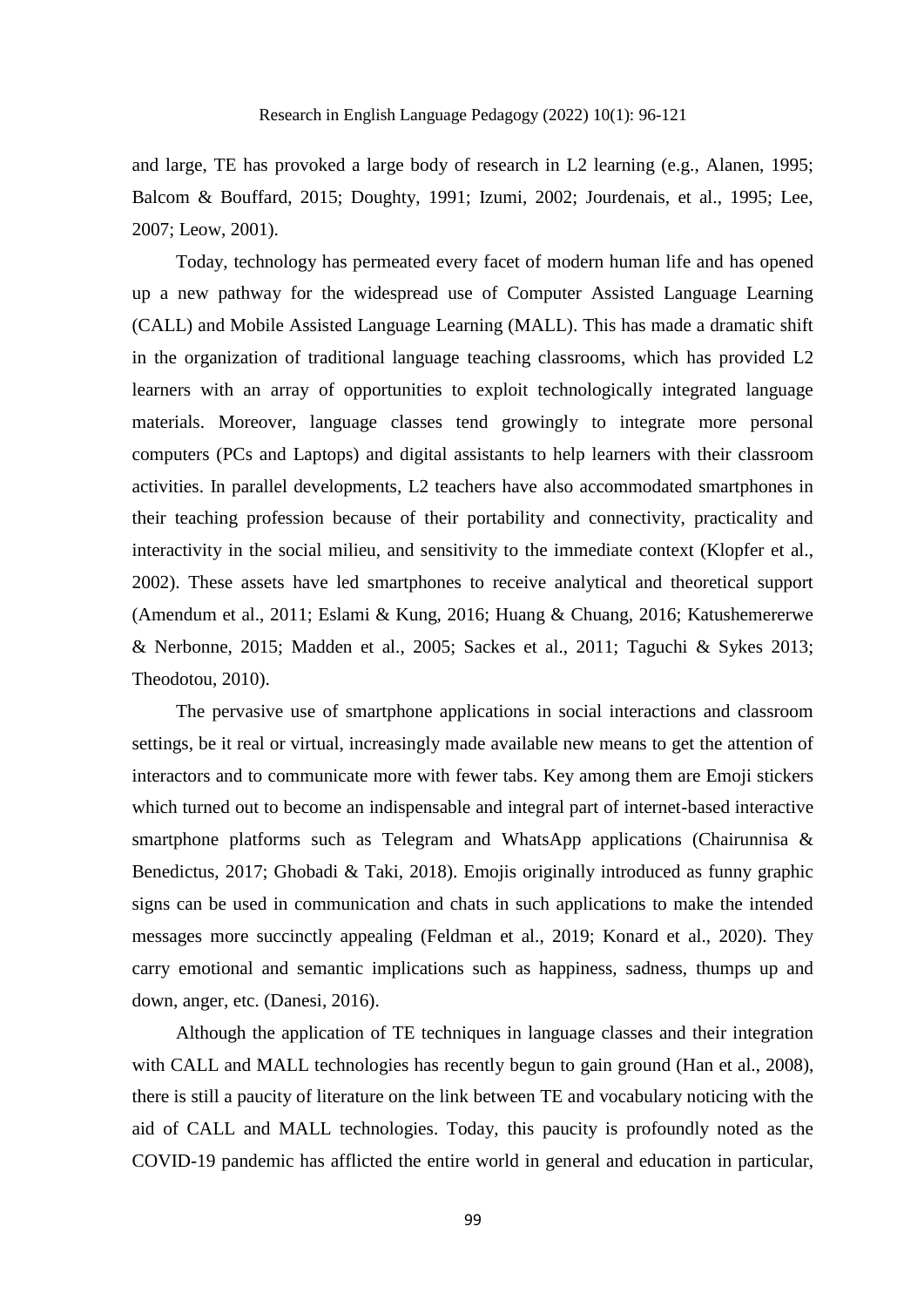making distance education the only viable option for teachers to hold virtual classes using smartphones and social platforms. That is, traditional face-to-face classroom learning has been converted into e-learning classes delivered through desktop computers and smartphones so that the continuity of instruction would not be disrupted (Alahmadi & Alraddadi, 2020).

#### **2. Literature Review**

There is a general accord among L2 researchers that input holds a key role in many learning states of affairs, with Krashen's audacious CI serving as a springboard for a vast amount of subsequent research and theoretical analyses (Mclaughlin, 1987). However, the theoretical positions of CI were questioned by several L2 researchers (e.g., Ellis, 1994; Larsen-Freeman & Long, 1991). Although all these researchers generally underscored the positive effect of CI on the process of L2 acquisition, they categorically rejected Krashen's argument that CI is all that L2 learners need to acquire the second language. Some scholars suggested that to facilitate input to effectively become intake and consequently learning, L2 learners need to activate some cognitive attentional resources (Robinson, 1995; Schmidt, 1990, 2001). Likewise, Robinson (1995) maintains that these activated resources would further enhance noticing.

# **2.1. Noticing and Input Enhancement Hypotheses**

The concept of *noticing* gave rise to the emergence of NH, which is defined by Schmidt (1990a, 2001b) as the conscious awareness of features of the target language input; a mediating factor that assigns a reciprocal link between input and learning. One of the earliest empirical studies on NH was undertaken by Schmidt and his associate, Frota (1986), where Schmidt examined his acquisition of Portuguese during his short time reside in Brazil. He made a diary of the input he had noticed through instruction as well as his interactions with the native speakers. Later he compared the two sources of data gathering and found a positive correlation between them. Therefore, Schmidt maintains that there is a positive link between noticing and emergence in production (1990). Later, the NH evolved into another theoretical concept called Input Enhancement (IE). Smith (1991) hypothesized that IE would promote L2 learners' attention to salient features (e.g., word order, parts of words that express tense, agreement, idioms, and slang) of the input. He ascribed L2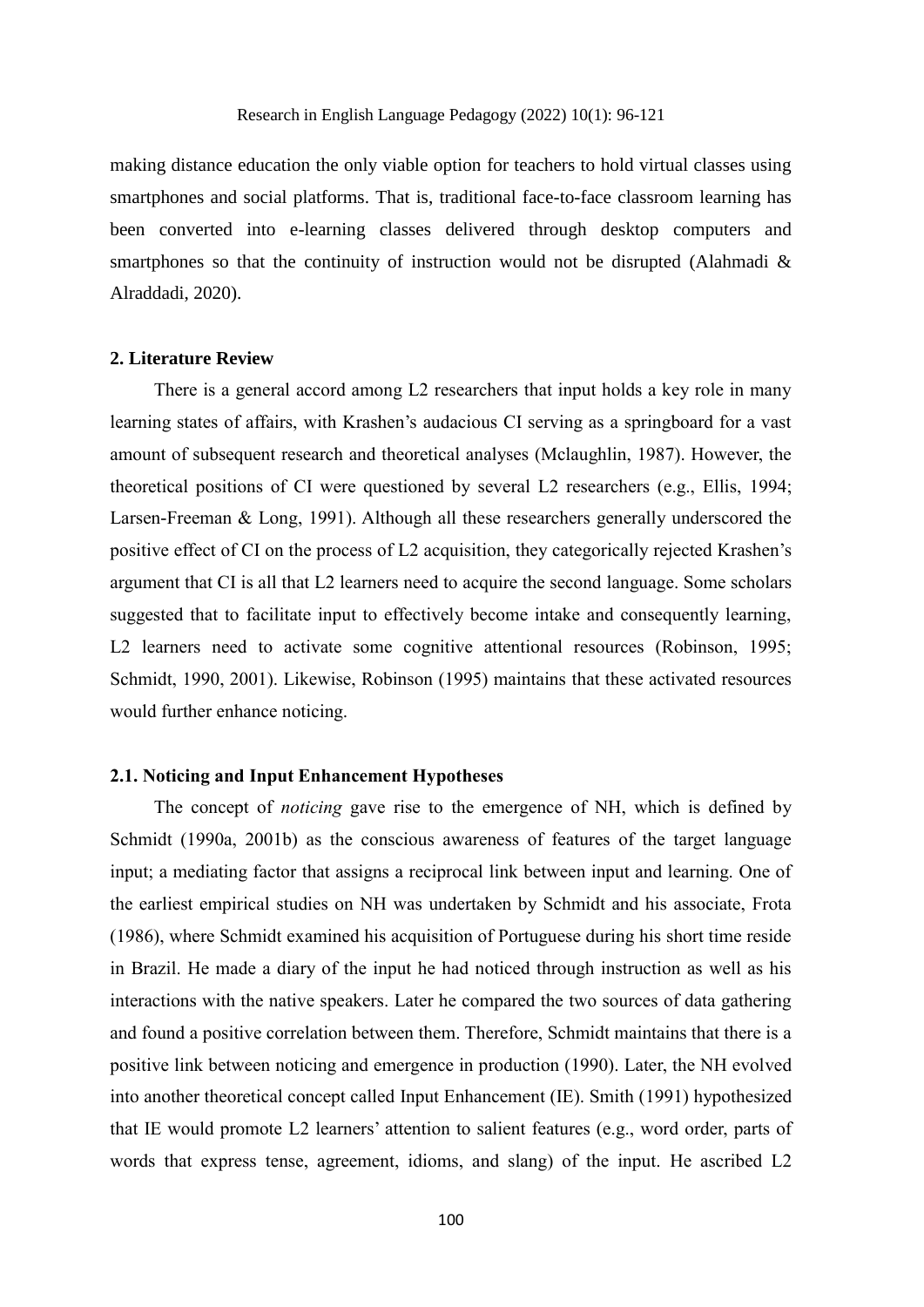learners' failure to benefit from input to their lack of noticing ability as well as poor visual characteristics of the input characterized as saliency and noticeability.

Several empirical studies have provided evidence regarding the positive effects of IE on L2 learning. Kian and Gorgian (2018) examined the effect of two types of attentionraising techniques (i.e., choice and underlining) on the Iranian L2 learners' intake of English connectors. They employed two experimental groups and a control group and the results demonstrated that the underlining and choice IE techniques had a significant effect on the intake of the targeted forms of connectors. In a study similar to the current one, Namaziandost et al. (2020) also explored the impact of IE techniques (i.e., semantic input enhancement, input flooding, and visual input enhancement) on 92 Iranian intermediate EFL learners' vocabulary acquisition. In doing so, they made use of three experimental groups and one control group. The experimental groups were exposed to reading passages containing academic words which were enhanced by either form of IE techniques while the control group was exposed to the reading passages whose academic words were not enhanced. The findings showed a significant gain for the experimental groups compared to the control group regarding academic words.

Although we cited some evidence that IE can positively affect L2 acquisition of certain grammatical features and vocabulary within reading passages yet there have been a few studies where IE suggested otherwise. For instance, Zarei et al (2016) investigated the effects of IE Techniques including, semantic input enhancement, input flooding, and visual input enhancement on female EFL learners' both comprehension and production of lexical collocations. After taking an Examination for the Certificate of Competency in English (ECCE) test the study subjects were assigned into three treatments and one control group. For ten sessions, each treatment group was exposed to reading texts whose lexical collocations were enriched by one of the IE techniques whereas the treatment group received the same passages which were not lexically enriched. The results revealed that the three input enhancement techniques did not produce significant effects on the participants' comprehension or production of lexical collocations.

To replicate Schmidt's (1990) findings, Altman (1990) also conducted a similar study, using data accumulated through her acquisition of Hebrew for five years. Nevertheless, her findings contradicted those of Schmidt's. She argued that although half her verbalization of Hebrew verbs could be accentuated by noticing, it would be almost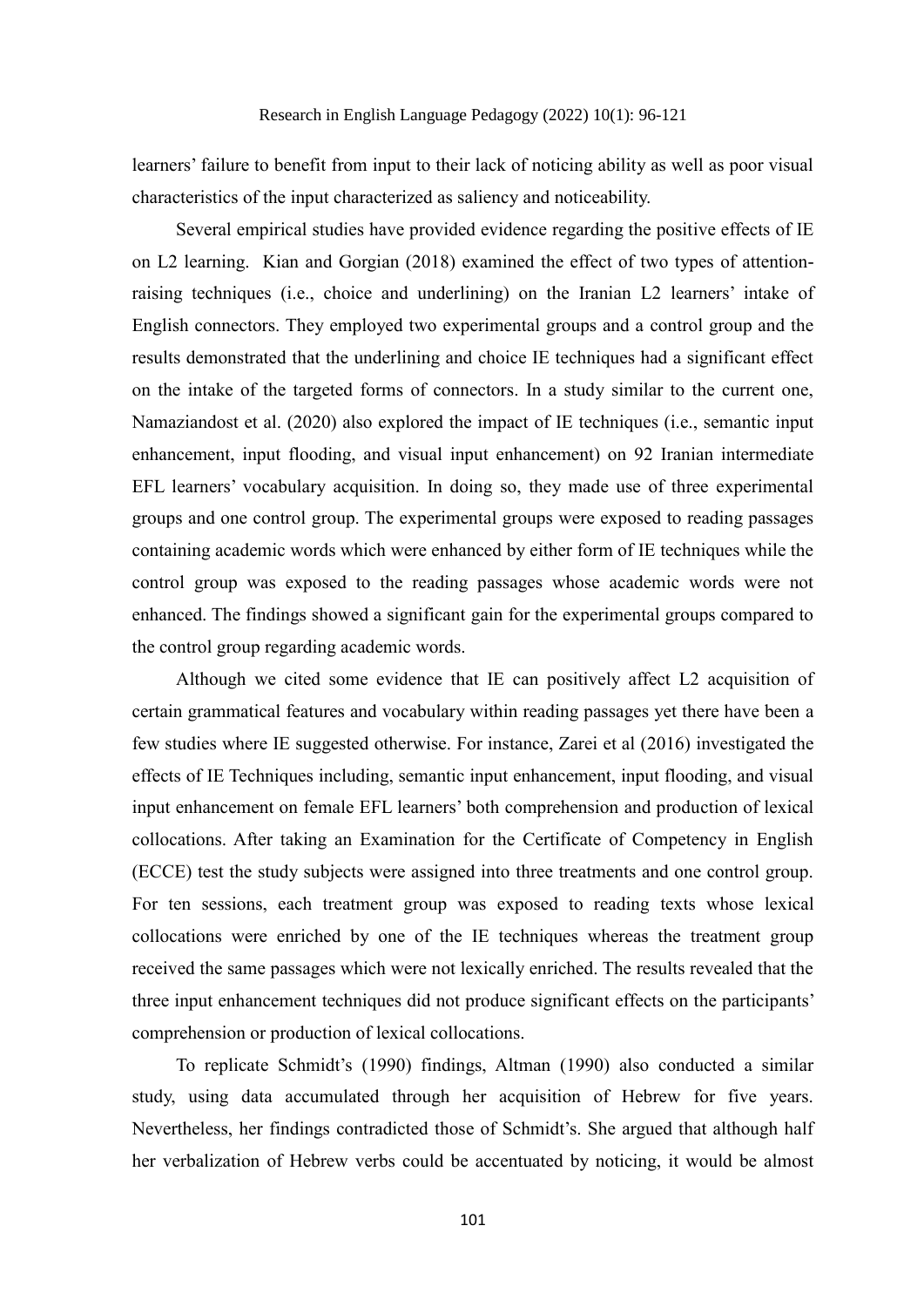difficult to trace the source of the other half, reasoning that they might have turned into intake subconsciously.

Literature shows IE has been mainly limited to the acquisition of vocabulary and grammatical features within passages. However, to the best of our knowledge very few studies have explored the effects of aural IE on listening comprehension, among which we cite one. Cho and Reinders (2013) explored the effects of aural IE on L2 passive structures. The participants were provided with an audiobook to listen to outside of class in which a set of passive structures would be enhanced by turning up the volume slightly or slowing down the speed once the target structures were being readout. Additionally, a control group was tasked to listen to the audiobooks which were not structurally enhanced. The findings demonstrated no significant effect for the enhanced input on the acquisition of L2 passive structures.

The discrepancy in the research findings can be attributed in part to the significance of frequency as well as perceptual saliency in raising the likelihood of input to be noticed and subsequently processed for learning (Okyar & Carkir, 2019; Schmidt, 1990). Another issue that might well have affected the results is the complexity of the enhanced structure; L2 learners are likely to learn simple rules than difficult rules (Kim, 2003; Yip, 1995). That is, if the target rules chosen were of lesser difficulty, the results could be different. Therefore, we hypothesize that participants may have been unable to fully benefit from the enhanced input. Literature on IE generally pursued two broad lines of research. First, what effects IE might have on noticing and learning, which was previously dealt with in detail. And second, how the input could be enhanced. The second line of inspection paved the way for the emergence of another theoretical, as well as operational concept called TE.

# **2.2. Textual Enhancement**

Building on IE, Smith (1993) further proposed some operational definitions, and coined TE techniques, maintaining that they are typographical manipulation of linguistic forms within passages (e.g., italicizing, boldfacing, underlining, etc.) that supposedly accentuate noticing and learning. Soon, the theoretical tenets of TE gained support from researchers in the field (Bishop, 2004; Ghaemi & Golshan, 2017; Jones & Waller, 2017; Kim, 2006; Sarkhosh et al., 2013). It is generally assumed that input, if perceptually made salient by TE techniques, will draw L2 learners' attention to the target features in the texts, and consequently facilitate intake (Simard, 2009).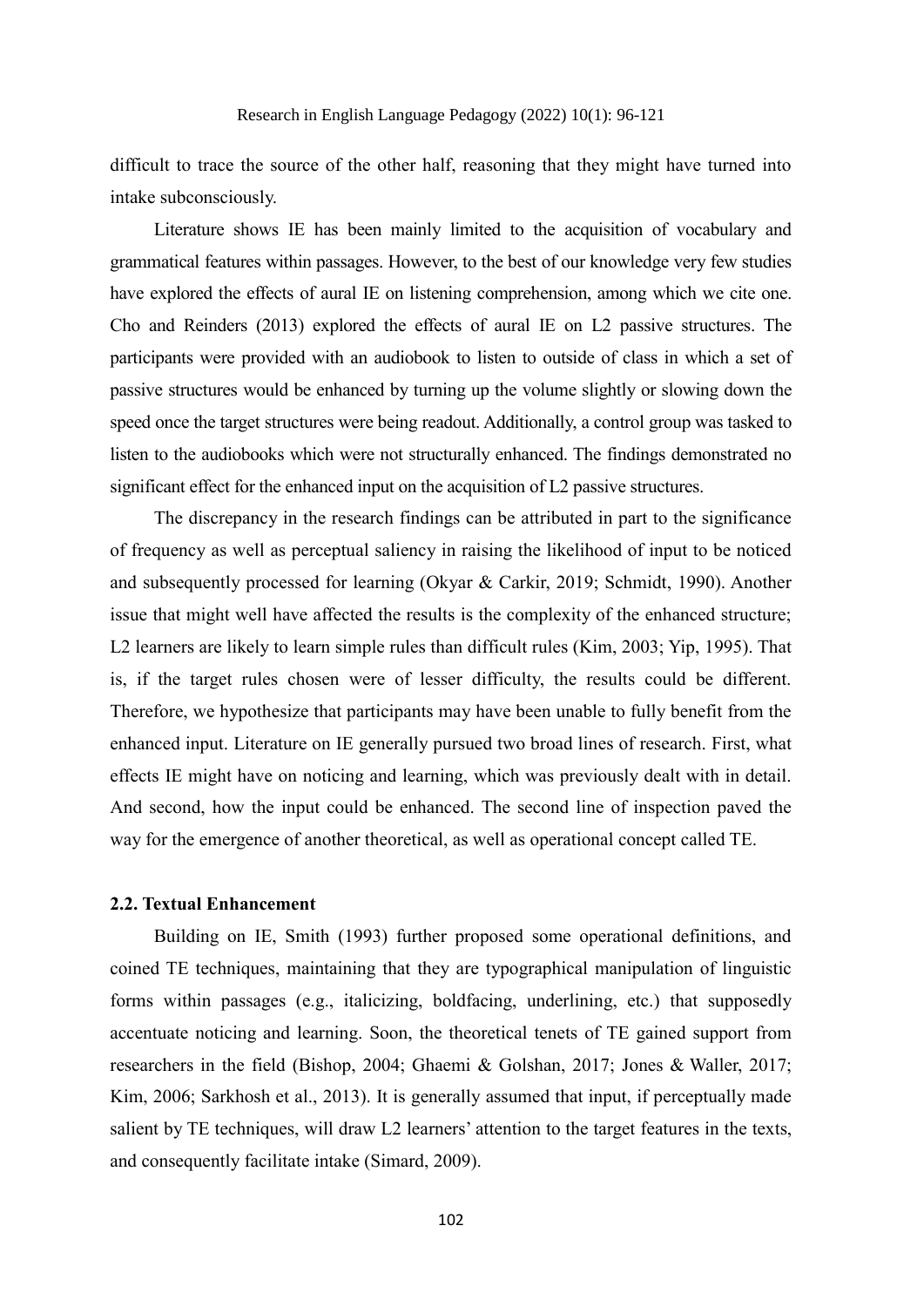Several empirical studies have attempted to address the impact of TE techniques on noticing and L2 acquisition. To see whether or not the enhanced items (colored and underlined) would be clicked on more often than unenhanced items and to explore if the enhanced items would positively affect learners' reading comprehension, Bishop (2004) assigned English L2 participants into two groups of experimental, provided with textually enhanced passages, and control, studying regular passages. For both groups, the target items were hyperlinked with glosses in a way that whenever a student clicked on a target word a sequence of words, their definitions would come up on the screen. He found that learners clicked on the target items more frequently than unenhanced items and that the experimental group significantly outperformed their counterparts in terms of text comprehension.

Focusing on idiomatic expressions, Pam and Karimi (2016) also explored the effect of the TE technique on Iranian students' incidental learning. In this pretest-posttest study, the participants were divided into a control and treatment group. Then the treatment group was exposed to idioms presented with four different TE formats, that is, italic, bolded, colorcoded, and sticky papers while the control group dealt with common texts with no textually enhanced format, whatsoever. The results demonstrated that the treatment group significantly outperformed the control group, resulting in incidental gains by making use of TE.

In another study, Sarkhosh et al. (2013) examined differential effects of varied TE formats on Iranian L2 learners' intake of type conditional type II, They compared the performance of five different experimental and one control group. Each experimental was exposed to texts containing conditional sentences which were enhanced differently (choice, underline, bold, and italic), while the control group was exposed to entirely unenhanced texts. The results revealed that all experimental groups benefited from the TE techniques while no gain was reported for the control group.

Several scholars also attempted to address the comparative effects of TE techniques by involving various TE formats and several enhancing techniques (for example, TE plus elaboration or instruction). The findings were rather generally supportive of the positive effects of combined TE techniques. For example, Shook (1994), investigated the effects of TE on Spanish learners' intake of Spanish present/perfect and relative pronouns. Making use of two production tasks along with two recognition tasks, he concluded that the participants who were simultaneously exposed to combine formats of TE (capital letters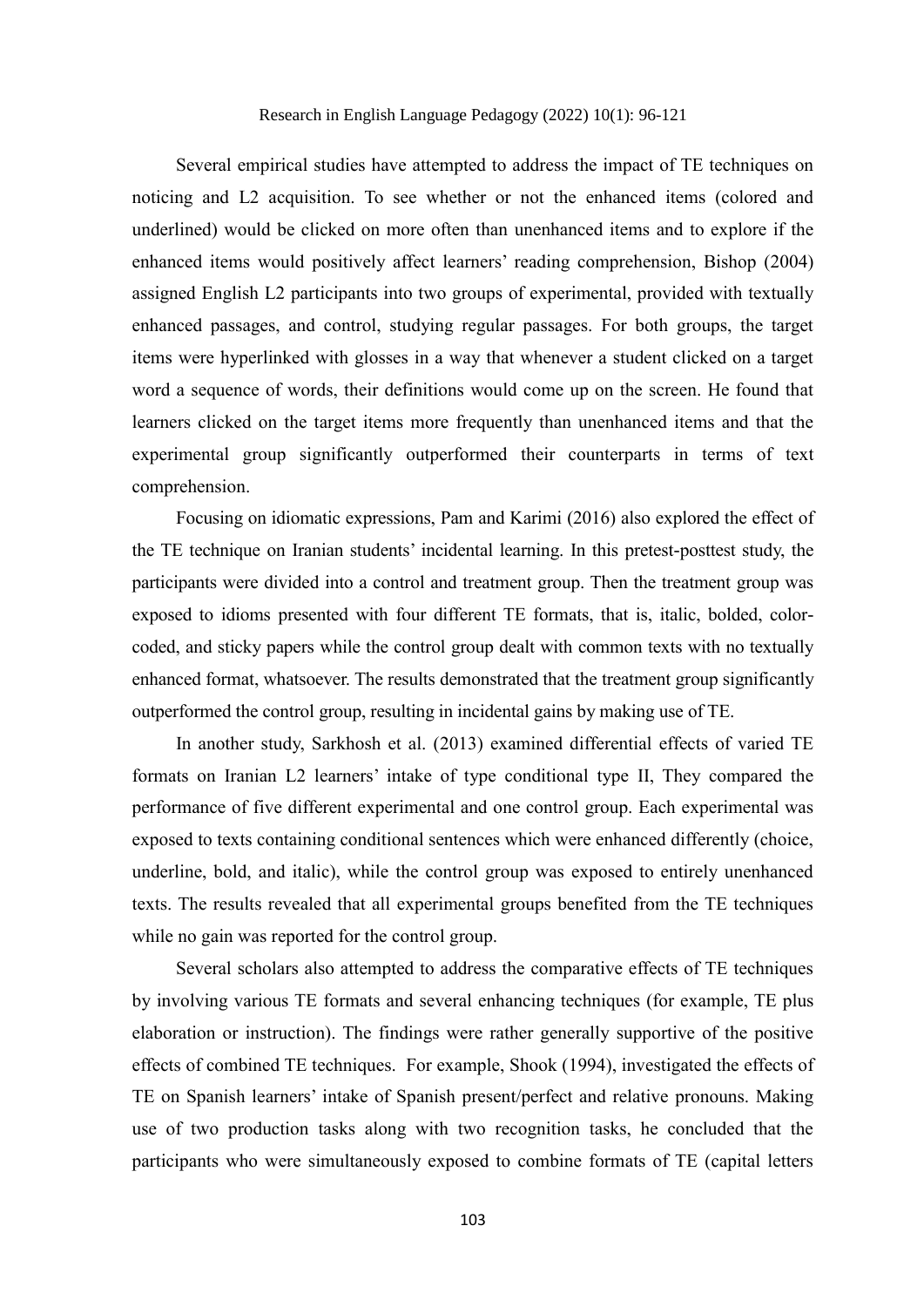and bold), reinforced with explicit instruction outperformed their counterparts who were provided by textual enhancement only.

Alanen (1995) also explored the effects of enhanced text (italics) on the acquisition of Finnish structures by recruiting 36 L2 learners of Finnish. She enlisted her participants to initially read the texts to induce meaning and only then attend to the enhanced forms. Through think-aloud protocol and a sentence completion task, she learned that subjects who were exposed to explicit instruction coupled with TE outperformed those who were exposed to TE only. Likewise, Kim (2006) compared the effects of TE only, and TE coupled with lexical elaboration. The results pointed to the superiority of the TE combined with lexical elaboration compared with TE only as the participants gained a better target form recognition.

To investigate the comparative effects of, explicit instruction versus explicit instruction combined with textual and aural input enhancement on teaching lexical items (restaurant context) for Turkish L2 learners of English, Jones et al. (2017), conducted a study using contrast and an experimental group. The former group was exposed to explicit instruction only, while the latter had explicit instruction coupled with textual and aural input enhancement. The study reported significantly larger gains for the experimental group.

Although the literature tends to support the positive effects of TE on noticing and intake (i.e, Alanen, 1995; Jones et al., 2017; Kim, 2006; Shook, 1994), there have been a few studies that reported no (Leow, 1997; Leow et al., 2003) or even negative impacts (Leow, 2001; Overstreet, 1998) of TE on comprehension and learning. For example, Leow (1997) compared the effects of two TE formats namely underlined and bold letters on the intake and comprehension of L2 learners of Spanish. He administered a multiple-choice recognition task and a short-answer comprehension task. His findings revealed that none of the TE techniques in his study displayed any significant effects on intake or comprehension. Likewise, Lew et al. (2003) made use of think-aloud protocols to examine the effects of textual enhancement on noticing. They recruited seventy-two junior college students and had them read an enhanced or unenhanced text with either the present perfect or present subjunctive forms. Through an immediate recognition and comprehension task, their performances were analyzed and the results demonstrated no significant gains for the enhanced input compared to unenhanced input.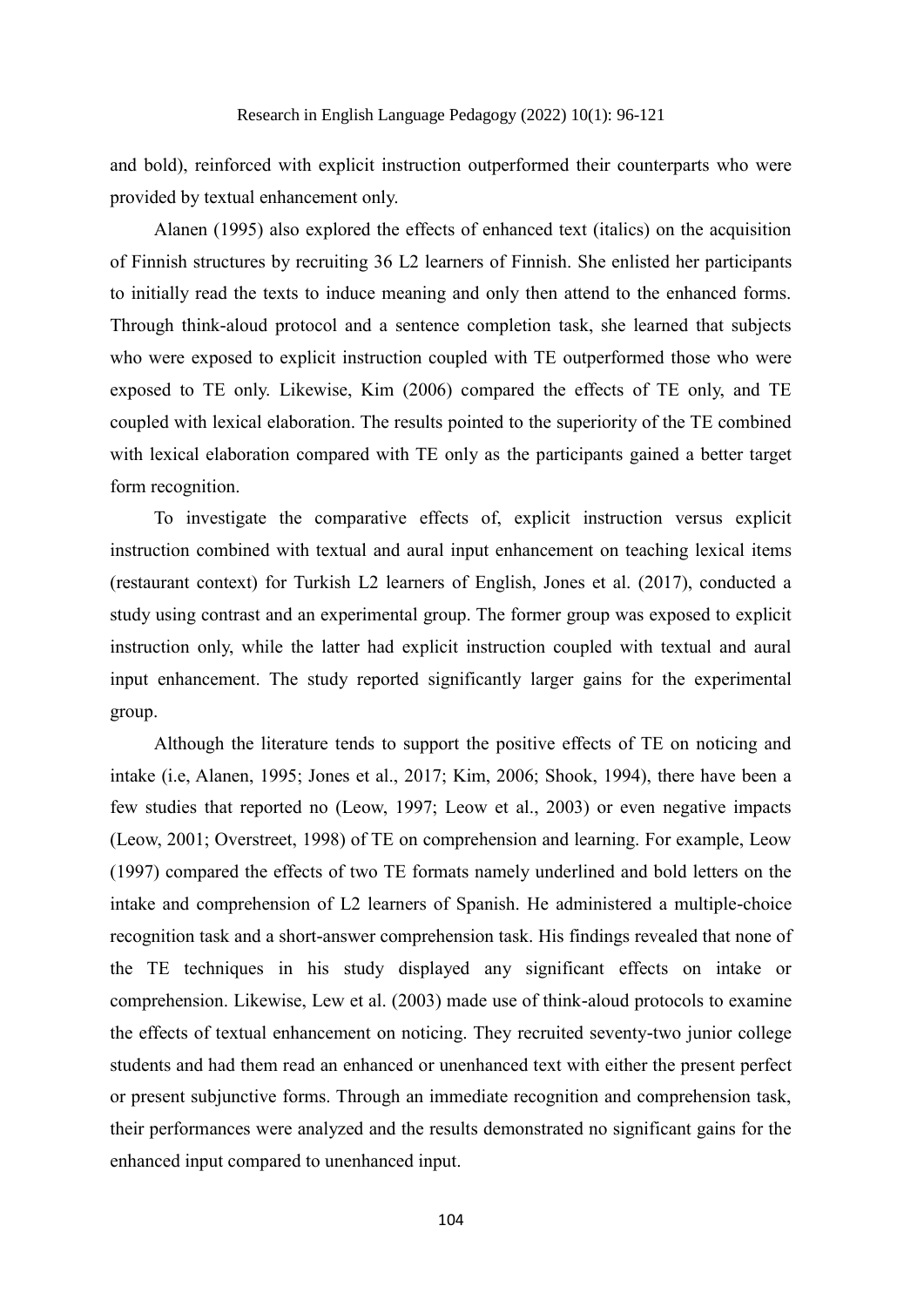Overstreet (1998) also studied the connection between TE and content familiarity on the one hand and acquisition and comprehension in L2 on the other. He provided the adult participants with differing combinations of content familiarity and TE formats including boldfaced, capital letters, underlined, as well as different font types. He further divided the participants into four groups. The first one was provided with enhanced text with familiar content, the second one with unenhanced text with familiar content, the third one with enhanced text with unfamiliar content, and the fourth group with unenhanced text with unfamiliar content. He required them to take a comprehension task in Spanish and a production task along with a recognition task to measure their acquisition. The findings suggested that TE yielded no statistically significant effects on the participants' comprehension. In addition, content familiarity did not produce significant gains on acquisition. He also concluded that perceptually salient forms played a debilitating role by diverging learners' attention from comprehension and form processing.

Leow (2001) explored the effects of TE on learners' acquisition and comprehension of texts of Spanish imperatives. The participants were 38 L2 learners of Spanish. They were asked to perform a multiple-choice recognition task, a fill out the blanks as a production task. Moreover, they were required to think aloud. Leow's findings showed no positive causal relationship between TE and acquisition. Like Overstreet (1998) cited above, Lew concluded that input enhancement might act as a barrier, distracting learners' attention as they are attempting to engage with the textual material.

To the best of our knowledge, there has been relatively little research on the link between typical TE techniques (e.g., boldfaced, italic, etc.) and vocabulary learning through the means of technologically driven language programs such as CALL and MALL. In particular, research on comparative effects of TE techniques on noticing and learning has remained scant and silent. As far as MALL is concerned, there has been unprecedented prevalence and use of Emoji stickers in social platforms such as Telegram and WhatsApp. Emoji stickers are the most popular form of digital expression by far, with 2.3 trillion messages sent with Emojis only in 2016 (Emogi Research Team, 2016). This motivated us to study Emoji stickers as a new form of textually enhanced technique, and integrate it into our study as an independent variable and compare its effectiveness with that of traditional TE techniques, that is, Bold-faced. It is worth mentioning that this paper was undertaken in the wake of the COVID-19 outbreak across the world which affected learners worldwide.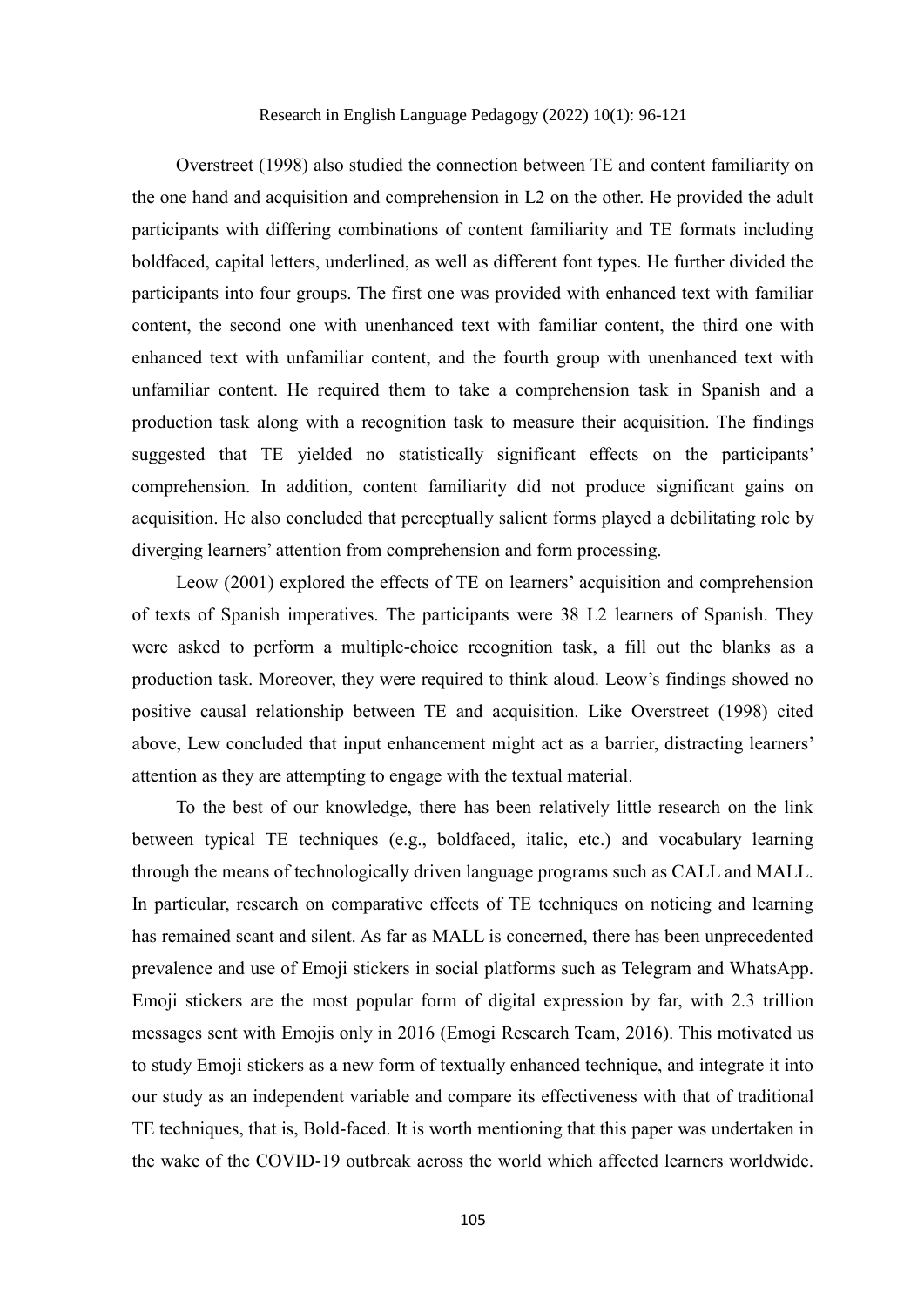"By the end of March 2020, over 180 countries closed down their schools, affecting 87.4% of learners" (David et al., 2020, p. 2). This led to a rapid proliferation of online education which gave rise to the use of smartphones among teachers and learners.

This paper describes a study, investigating the comparative effects of TE formats (boldface and Emoji) on L2 vocabulary noticing through the means of smartphones. More specifically, this study is guided by the following research questions:

- 1. Do TE (bold-face and emoji) and neutral formatting significantly affect vocabulary noticing of the EFL learners in the context of MALL?
- 2. If yes, which format makes the most statistically significant impact on EFL learners' vocabulary noticing in the context of MALL?

#### **3. Methodology**

### **3.1 The Pilot Study**

Prior to embarking upon conducting the main study, a small-scale pilot study was launched. The attending population was comprised of 40 EFL learners with characteristics similar to those of the target population. The aim of the pilot study was two-folded. First, the study teacher sought to identify potential administrative problems including the application of smartphones, internet service, and time management. Second, the study teacher aimed to choose an optimal form of measuring instrument for the sake of face and content validity. For this reason, a sample of a reading text accompanied by a post-reading question, namely a bi-directional production task was first submitted to a panel of experts including two TEFL Ph.D. holders from the University of Yasouj, Iran. They were completely aware of the aims of the current study. They were asked to check for the appearance and content of the reading text along with the post-reading question format. After reviewing the text and its follow-up questions, and matching the content with the raised research questions, the experts confirmed the overall relevance of the reading text to the question items. Next, the study teacher distributed the reading texts among the participants. The reading text and the post-reading questions were in Microsoft Word 2010 format, and they were transferred to the participants' smartphones via the Telegram application. One problem identified was the organization and layout of the reading paragraph changed. Therefore, we decided to transform the Word files into PDF format.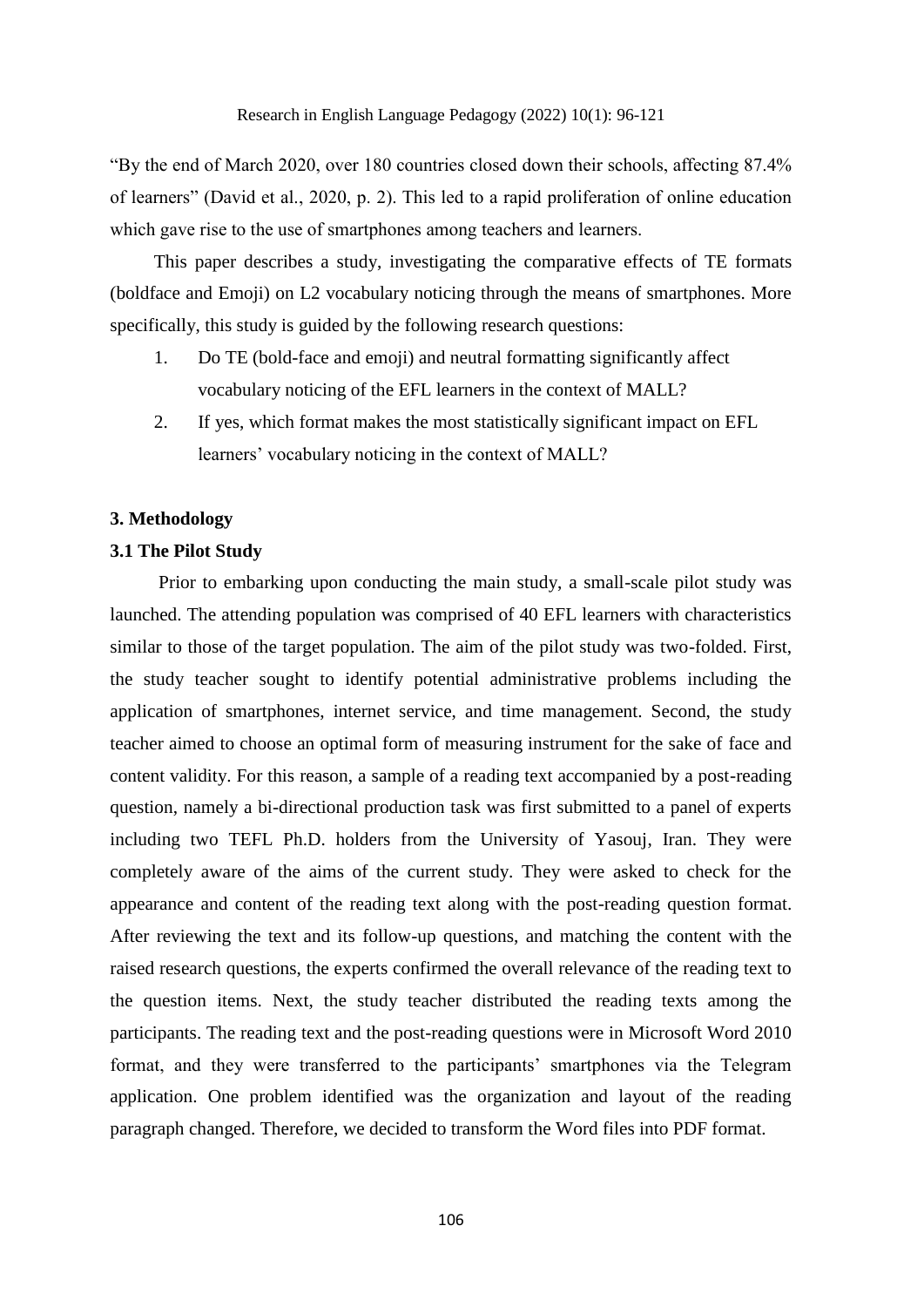#### **3.2. Participants and Sampling Technique**

The sample of the main study included 30 M.A university students majoring in diverse master-level fields of study including civil engineering, mathematics, sociology, and agricultural engineering at a university in Iran. They all took the General English course after they were identified as lower intermediate on an English placement test annually given by the university. The descriptive information of the participants is shown in table 1.

#### Table 1.

| Major             | Number | Perc | cumulative percentage |
|-------------------|--------|------|-----------------------|
| Civil Engineering | 8      |      | 26/7                  |
| Mathematics       | 8      |      | 53/3                  |
| Sociology         | 9      | 30   | 83/3                  |
| Ag. En            |        |      | 100                   |
| Total             | 30     | 100  |                       |

*Descriptive Statistics for the Study Participants*

#### **3.3. Research Instrument**

The materials involved verbatim paragraphs from *General English through interaction for university students* (Rezvani & Zamani, 2017). Every session a paragraph (see appendix A) of the book was selected, textually enhanced, and distributed via smartphones to tap into the participants' vocabulary noticing by incorporating two different TE techniques (boldface and Emoji). In addition to textually enhanced words, a few unenhanced words (neutral) were also targeted in the text as a frame of comparison to boldface and Emoji formats.

The final draft comprised a reading text containing a long reading paragraph where 18 textually enhanced words with the same range of difficulty were targeted by the teacher and later equally distributed to three parts of speech namely Verb  $(N=6)$ , Noun  $(N=6)$ , and Adjective  $(N=6)$ . Moreover, care was taken to ensure that all the 18 parts of speech were also equally distributed to both TE techniques (boldface and Emoji) along with the textually unenhanced (neutral) words. All the 18 targeted words were immediately followed by both their English synonyms and Farsi equivalents within parenthesis. For example, observe (see, کردن مشاهده /məʊʃɑːhede kærdæn/). This was followed by a teacher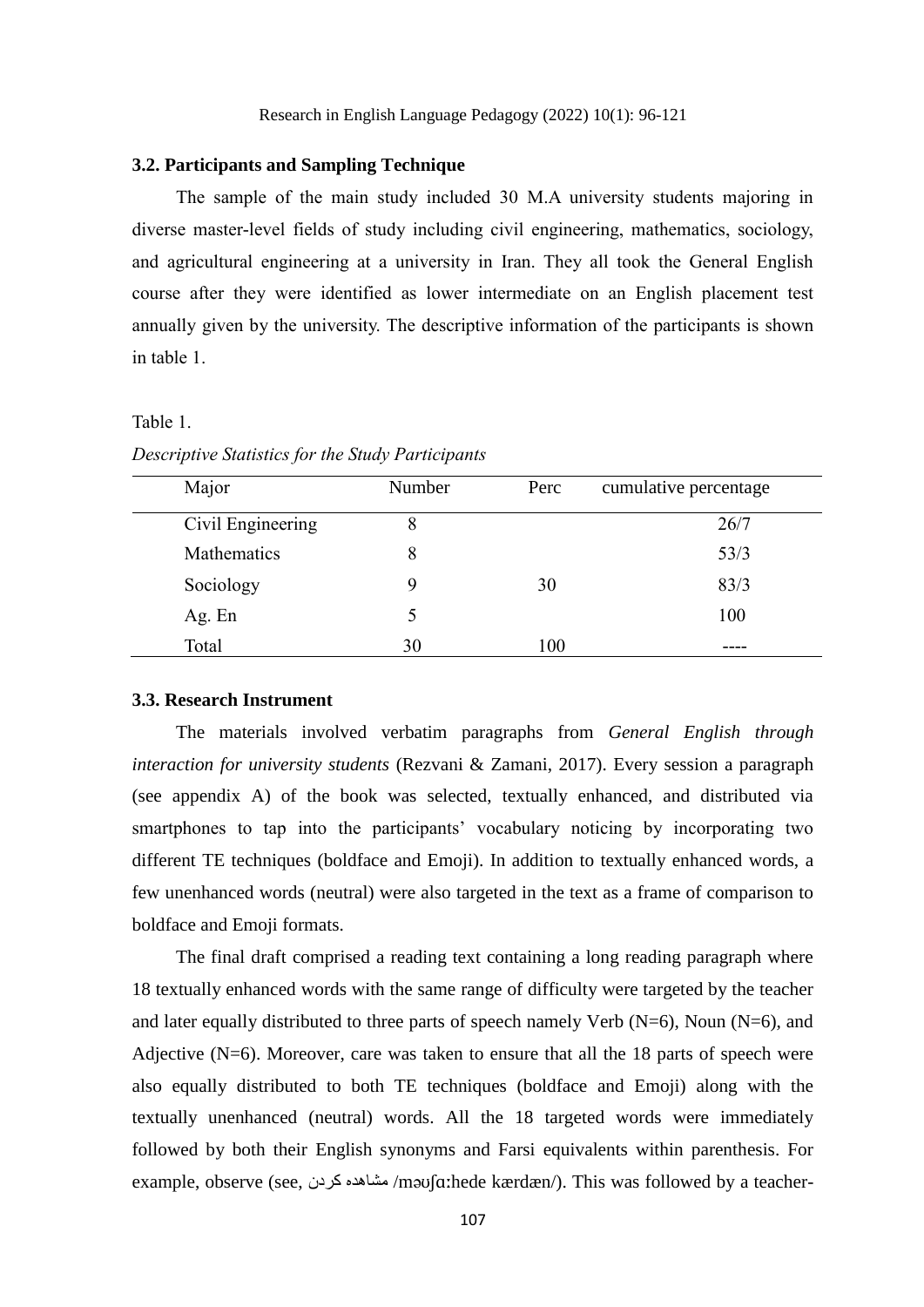made bi-directional post-test production task (see appendix B) where only 9 words out of the initial 18 targeted words were selected and later used as the stem in the post-reading production test. Subsequently, the subjects were required to provide either an English synonym or a Farsi equivalent for the stems. For instance, based on the text, what is the English or Farsi equivalent to the word *observe*?

#### **3.4. Data Collection Procedure**

Informed consent for cooperation was obtained from all of the participants before the study began. After explaining the procedure of the study to the participants, they were asked to bring their smartphones to the class. It was ensured that all of the smartphones were connected to the Internet provided by the university and that the participants knew how to use the Telegram platform. The data collection procedure entailed two phases. During phase 1, the PDF reading texts were transferred to the participants' smartphones. Later, the researcher had the participants read the text using the Telegram application while they were provided with no explicit reading instructions. The reading task took them up to ten minutes. Forty-five minutes later, after they got engaged in their routine classwork, in the second phase, the PDF post-reading question files were sent to the participants' smartphones again. We deliberately extended the interval between the two phases to reduce the remembering and working memory effect. When the questions were shared, the participants were asked to answer them by typing via smartphones either an English synonym or a Farsi equivalent which had already been provided in the reading prompt. The post-reading task took the participants around six minutes on average. Once the participants finished answering the post-reading test, through their smartphones, they sent back the PDF files to the teacher for further analysis. The same procedure was followed throughout twelve sessions, resulting in twelve tests for each participant. At the end of the treatment, 12 tests were collected for every participant.

#### **3.5. Data Analysis Procedure**

To analyze and interpret the data, repeated-measures ANOVA followed by Tukey's post-hoc test was employed, through Statistical Packages for Social Sciences (SPSS version 26). The repeated-measures ANOVA was used to see if the obtained mean scores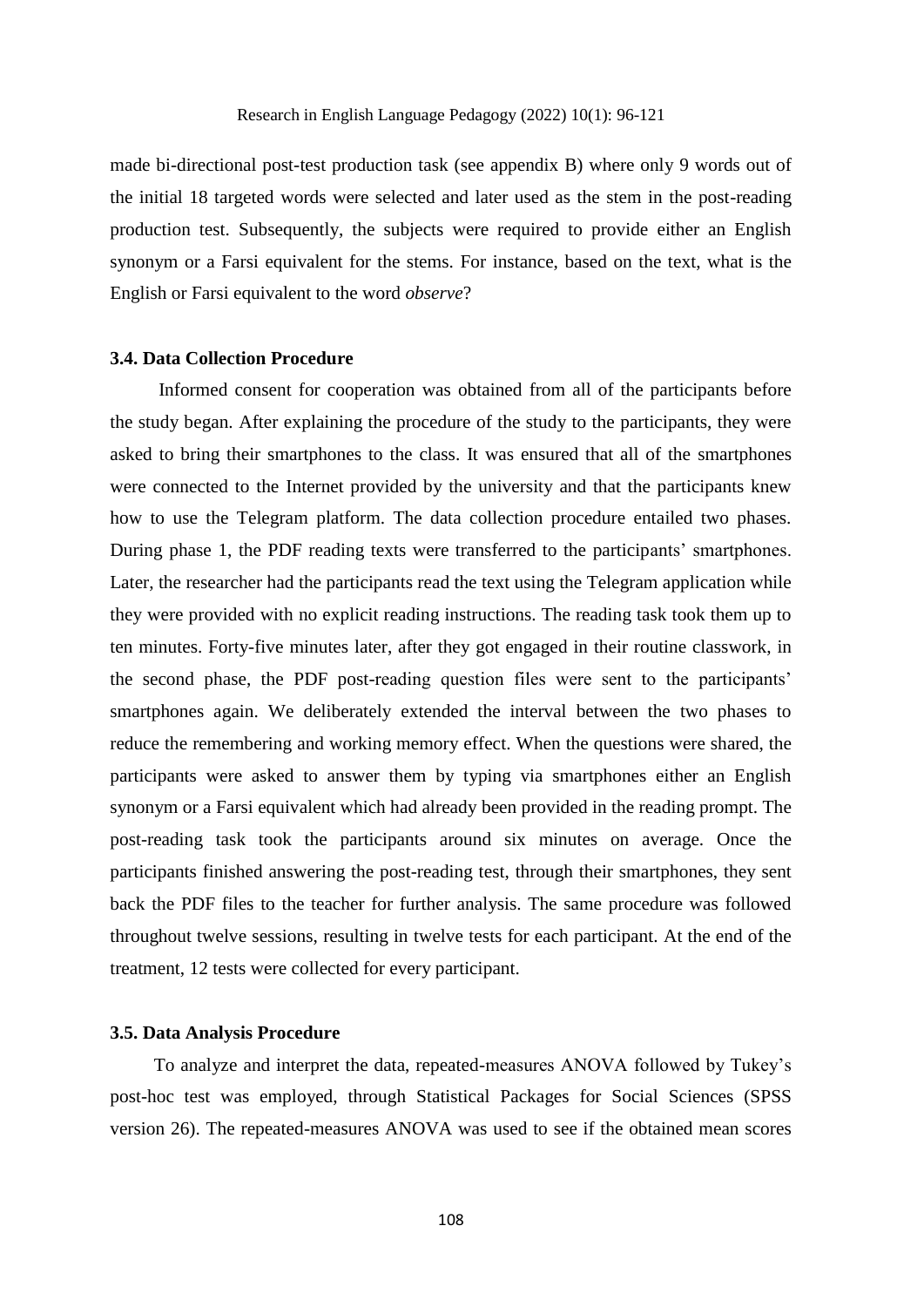of the variables of interest were statistically significant over twelve sessions. Tukey's post-hoc test was also run to identify where the mean differences among the variables lied.

#### **4. Results**

The descriptive statistics of the three techniques are shown in Table 2. There were mean score differences among the three techniques of boldface (1.98), Emoji (1.87), and neutral (1.40). The mean indices of both TE techniques (boldface  $\&$  Emoji) were found to be descriptively larger than that of the neutral formatting.

#### Table 2.

*Results for Descriptive Statistics for the Three Techniques*

| Dependent | Number of Sessions | Number of Students | Mean | Max | Std. |
|-----------|--------------------|--------------------|------|-----|------|
| Variables |                    |                    |      |     |      |
| Boldface  |                    | 30                 | 1.98 |     | 0.34 |
| Emoji     | 12                 | 30                 | 1.87 |     | 0.36 |
| Neutral   | 12                 | 30                 | 1.40 | 2.8 | 0.33 |

To test the statistical difference among the three techniques, and to evaluate the assumptions of homogeneity of variance within and between the subjects, we first examined Machiavellian Sphericity (Field, 2009; Pallant, 2007). The test result summarized in Table 3 indicated that the assumptions were met and it is statistically feasible to run the repeated measures of ANOVA.

#### Table 3.

| Epsilon              |                      |                         |                      |                | Approx.Chi-          |                      |             | Within   |
|----------------------|----------------------|-------------------------|----------------------|----------------|----------------------|----------------------|-------------|----------|
| Greenhouse           | Huynh-               | Lower-                  | Sig.                 | df             | Square               | Mauchly'sW           | Measure     | Subjects |
| Geisser              | Feldt                | bound                   |                      |                |                      |                      |             |          |
| 0.72<br>0.65<br>0.69 | 1.00<br>0.89<br>0.94 | 0.091<br>0.091<br>0.091 | 0.55<br>0.27<br>0.50 | 65<br>65<br>65 | 63.67<br>72.26<br>65 | 0.08<br>0.06<br>0.07 | В<br>E<br>N | Time     |

*Machiavellian Sphericity*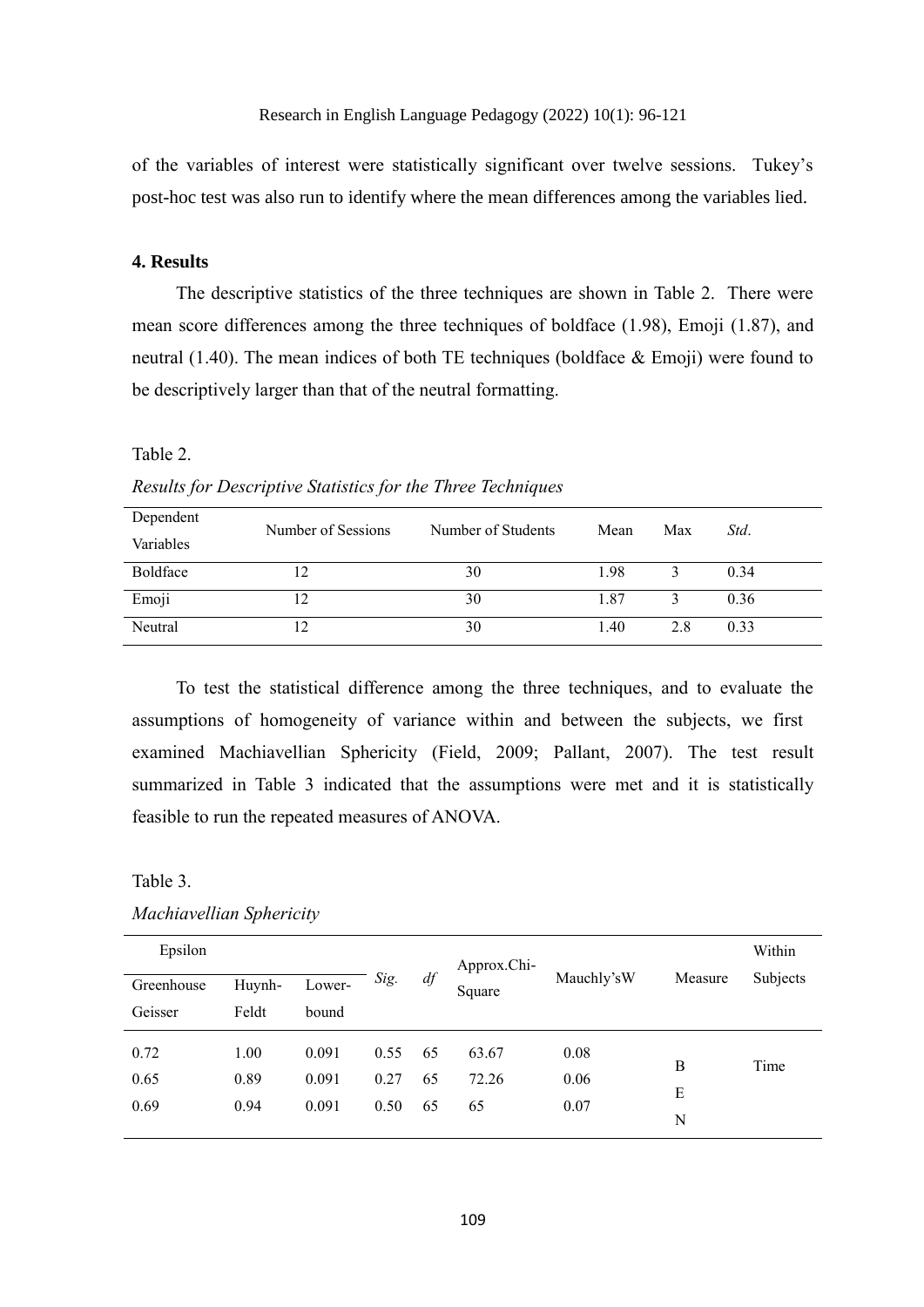Since the mean differences of the within and between techniques were statistically significant (Table 4), we proceeded to see where these mean differences lie employing a post-hoc Tukey test (Pallant, 2007). The results are reported in Table 5.

#### Table 4.

*Analysis of Variance Within and Between Techniques*

| Source                | Sum of Squares | Df   | Mean of Squares | F     | Significance | Degree of effect         |
|-----------------------|----------------|------|-----------------|-------|--------------|--------------------------|
| Within<br>techniques  | 60.12          | 22   | 2.73            | 4.11  | 0.001        | 0.09                     |
| Error                 | 636.61         | 0.96 | 0.66            | -     | ۰            | $\overline{\phantom{a}}$ |
| Between<br>techniques | 66.52          | 27   | 33.26           | 22.42 | 0.001        | 0.35                     |
| Error                 | 123.56         | 87   | 1.42            |       |              | ٠                        |

The results of a post-hoc Tukey test shown in Table 5 demonstrate that the mean difference between boldface and Emoji techniques was not statistically significant ( $M =$ 0.11,  $p > 0.05$ ). However, it was suggested that the mean differences between both boldface and neutral ( $M = 0.57$ ,  $p < .05$ ) and Emoji and neutral ( $M = 0.46$ ,  $p < .05$ ) were statistically significant. Thus, it can be inferred that both TE techniques resulted in significantly higher vocabulary gains than neutral formatting. The participants' overall performance is shown in the following figure.

## Table 5.

*Std.* Error Independent Variable Mean **Difference** Level of significance 95% Confidence Interval -8.05 4.9 0.445 0.11 1.63 Emoji Boldface -17.05 -8.95 0.001 0.57 1.63 Boldface Neutral -13.05 -4.95 0.001 0.46 1.63 Neutral Emoji

*Post-Hoc Tukey Test for the Three Techniques*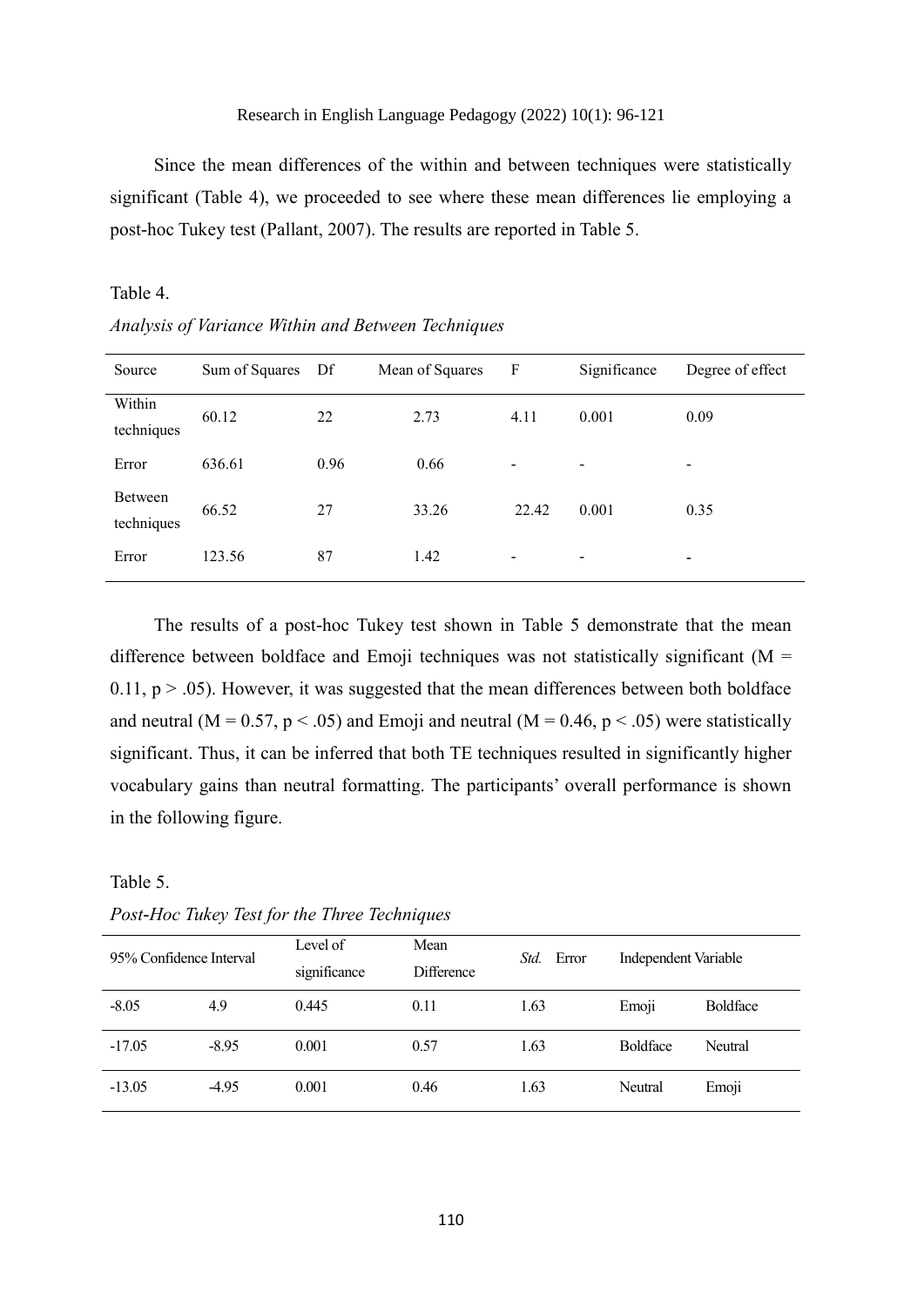



*Figure 1*. Comparison of the mean index for the three techniques

#### **5. Discussion**

The current study aimed to investigate the comparative impact of two TE techniques (boldface and Emoji) along with neutral formatting on EFL Learners' vocabulary noticing. In so doing, the Telegram application was used and the subjects' cumulative performance over 12 sessions was analyzed using a repeated-measures ANOVA. In response to the first research question, the results indicated that both TE techniques had significantly positive effects on EFL learners' vocabulary noticing, while the neutral formatting did not yield such an effect. It is generally acknowledged in the literature that TE formatting affects noticing and ultimately learning of various aspects of L2 (Ghaemi & Fazilatfar, 2014; Jahan & Kormos, 2015; Jones & Waller, 2017; Khoshnevis & Mikaeli, 2014; LaBrozzi, 2014; Rassaei, 2014; Tahmouresi et al, 2015).

What underpins the supportive results lies in Schmidt's (2001) argument that deliberately manipulating salient features of the target forms within texts will increase learners' attention to those forms. In the same way, findings of the current study demonstrate that TE techniques made the presence and distribution of the target words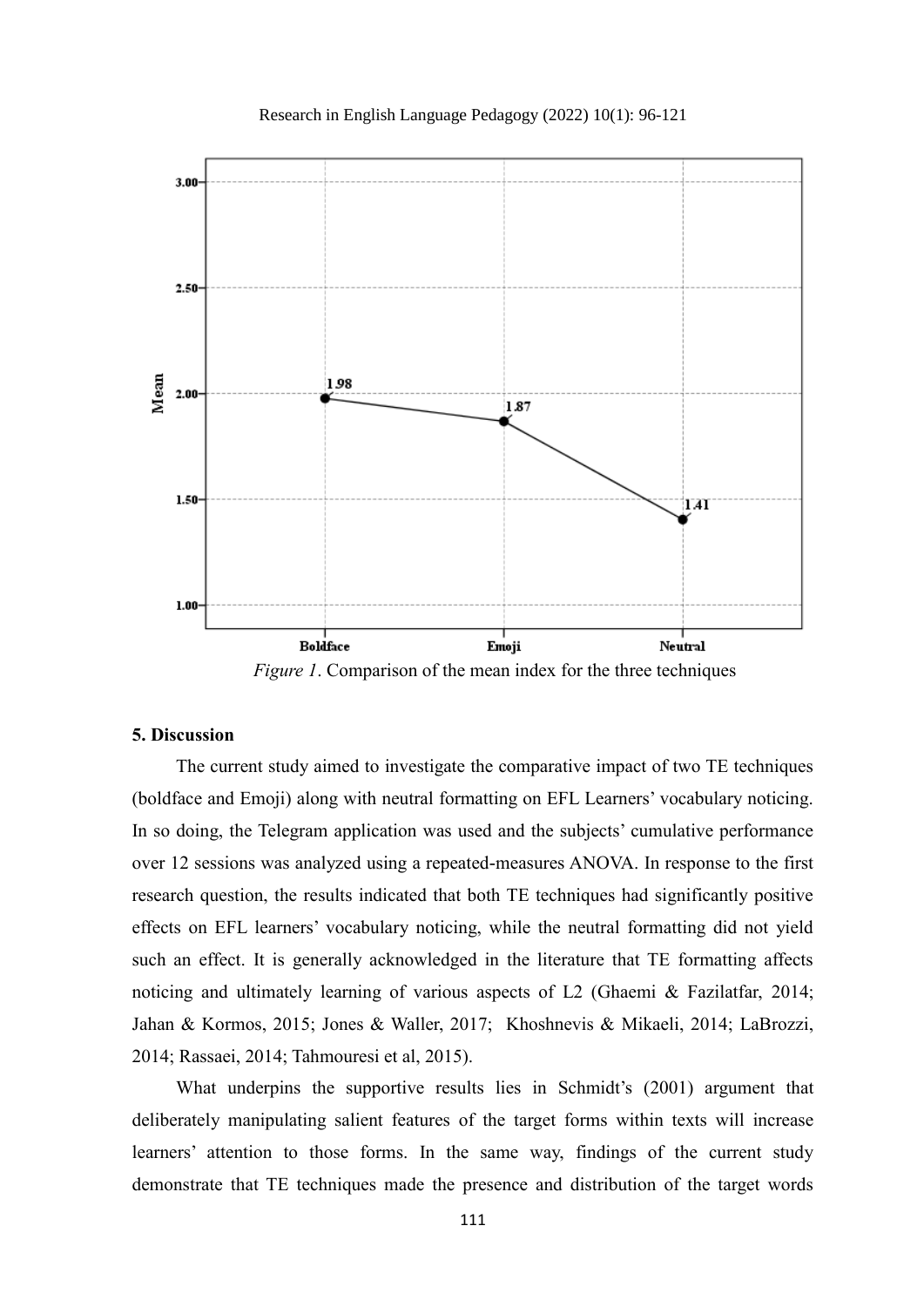throughout the reading texts perceptually salient to the readers. What we infer is that TE might have acted as a catalyst for increasing the participants' sensitivity and awareness about the content being read which ultimately resulted in learning. Learning is postulated to have levels (Anderson & Krothwhole, 2001), and given the design of the study, it might not be sensible to claim for the depth of learning. However, with more certainty, we concur with Gass (2003) that for learning to take place, L2 input should be first noticed and related to the existing knowledge. Thus, it can be posited that TE facilitates comprehension which is a prerequisite for reading and learning. It follows, then, that when target parts within texts are visually enhanced, readers' attention will be attracted, their comprehension will be promoted and in turn, their language and content learning will be enhanced. Potential links between noticing (recognition and comprehension) and learning/acquisition can be conceived in light of theories of cognitive psychology. As noted in the introduction the theoretical underpinnings of the NH necessitate some degree of conscious awareness (attention) of formal features rather than global awareness of the input in question. Schmidt elaborates on the concept of awareness by introducing awareness at the level of understanding which is argued to be higher than the level of noticing (Chapelle, 2013). These contentions are also consistent with Bloom's (1956) taxonomy of *educational learning objectives* which, as well, underscores the significant role of noticing and attention in the learning process by arguing that true learning requires true understanding which requires sufficient noticing and attention.

As was mentioned before, the results of this study were analyzed during the Covid-19 pandemic, the aftermath of which has been extensive use of CALL and MALL technology at schools and higher education institutes worldwide. Evidence is abundant regarding the positive impact of MALL technology on promoting L2 learners' vocabulary learning and acquisition (e.g., Ghaemi & Golashan, 2017; Kennedy & Levy 2008). Mobile digital assistants (i.e., smartphones, palmtops, PDAs, and tablet PCs) have been indispensable in people's everyday communicative purposes. The younger generation, in particular, is already accustomed to using smartphones for exchanging messages via popular social networks such as Email, online chat rooms, WhatsApp, and Telegram. A large part of messages to be texted are semantically and pragmatically transferred or enhanced through Emoji stickers. Therefore, the effectiveness of Emoji in catching the attention of the participants did not surprise us as this study was conducted in a MALL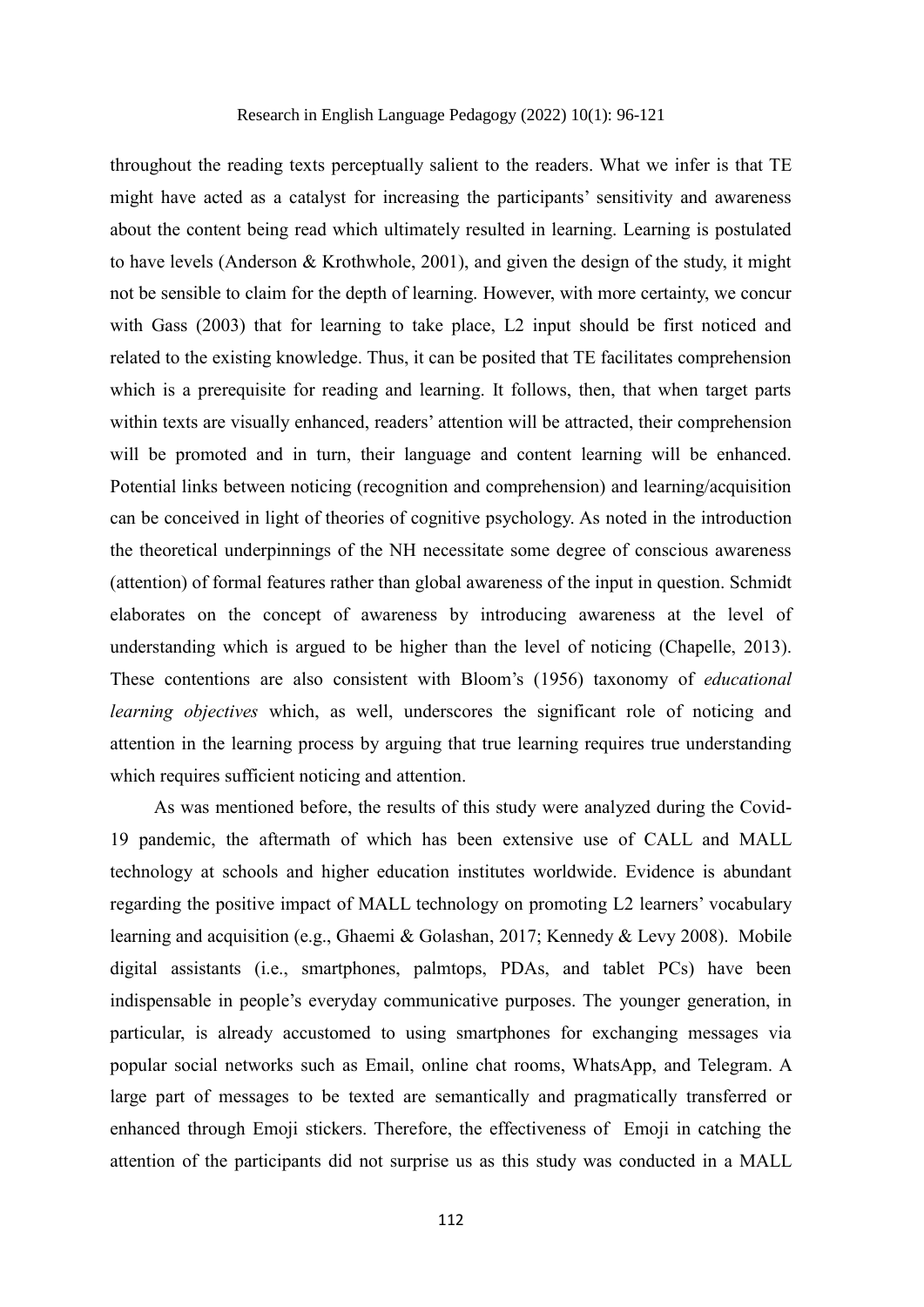context where the participants are typically accustomed to frequently using Emoji in text messages.

The widespread use of Emoji in the digital assistant's text communication and the use of boldfacing already extensive in use in typing applications motivated us to compare their relative effects on the participants' noticing by raising a second question. The posthoc Tukey test results as reported above indicated that both boldface and Emoji TEs were effective in attracting learners' noticing to salient features of the texts.

We think that there are two main arguments why both TE techniques equally improved the participants' performance on the tests. First, we reason that the effectiveness of boldface in enhancing the participants' noticing might be accounted for by a common strategy employed in instructional materials to boldface important parts. Boldfacing is usually meant to attract the attention of readers and through experience readers including L2 learners know that when a text part is boldfaced, the added feature induces them that it needs their extra attention. Thus, in this study, the participants noticed the targeted words enhanced by boldfacing and as a result, their performance on such words was positively affected.

A second argument is concerned with the particular Emoji format employed in the present research. We made use of backhand index finger pointing right $\mathbb G$  and backhand index finger pointing left $\bigcirc$  to visually enhance the significance and presence of the target words. These Emoji stickers are customarily used to draw attention to a preceding or following part in texts which made it of widespread appeal among social network users (Danesi, 2017). That is, the social network users employ index Emoji to emphasize the denotative aspect of their messages where ambiguity and connotative meanings are potentially misleading (Danesi, 2017). In the same way, the index finger Emoji used in the current research was found to be effective in triggering learners' attention and noticing the target words within the passages.

#### **6. Conclusion**

The present study aimed at exploring the Iranian EFL learners' noticing concerning the visual input they received. In so doing, they were exposed to reading passages whose targeted words were perceptually enhanced through TE techniques (boldface and index finger Emoji stickers). The results of the repeated measures of ANOVA indicated that both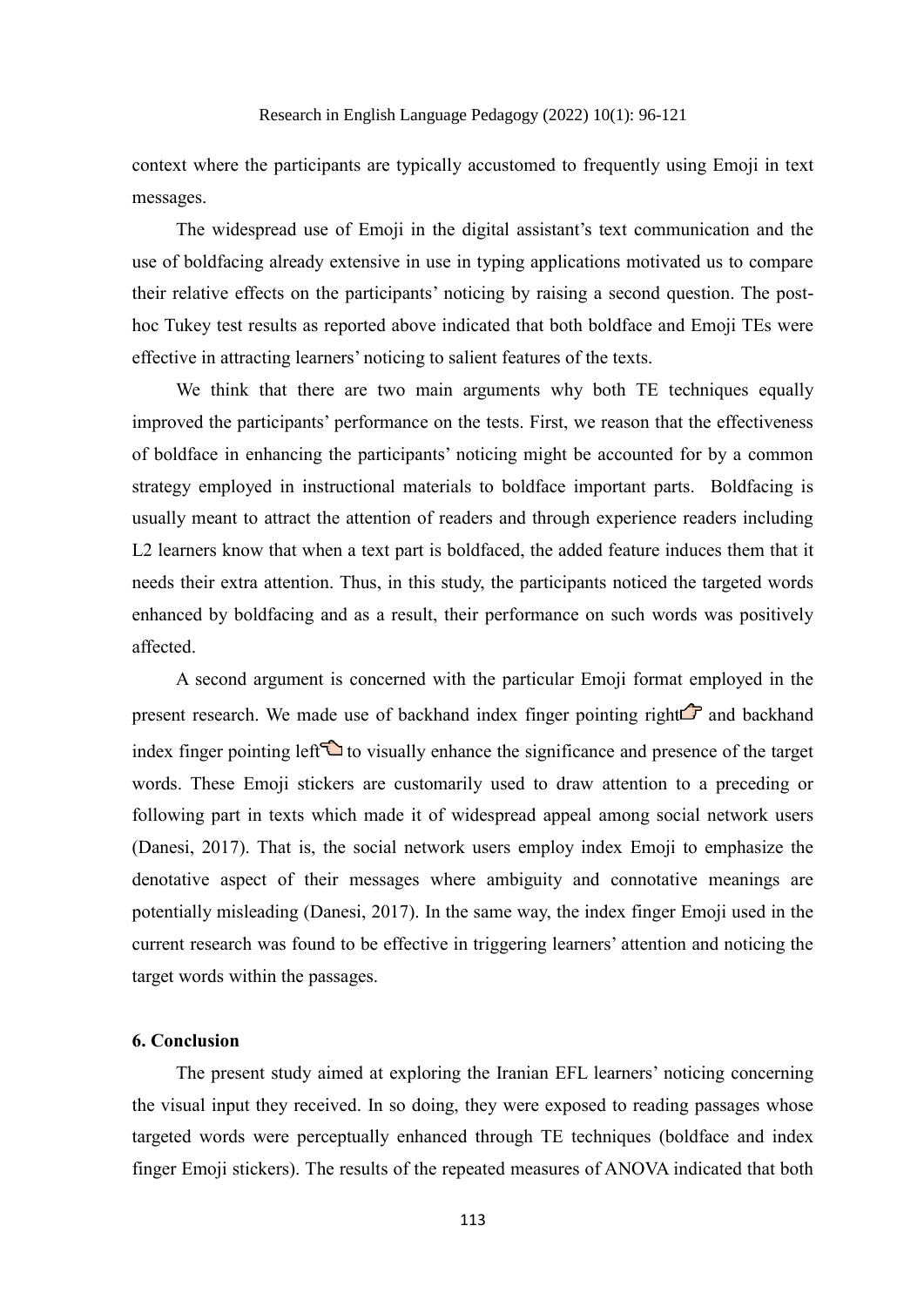TE techniques positively affected the participants' noticing. Therefore, the findings concur with studies that advocated the efficiency of TE techniques in triggering L2 learners' noticing (Bishop, 2004; Ghaemi & Golshan, 2017).

This study might have several pedagogical implications for teachers and language learning materials developers. It broadly and collectively supported Schmidt's NH (1990), Smith's IE hypothesis (1991), and Smith's TE techniques (1993) that input enhancement effectively promotes L2 learners' noticing and possibly learning. Accordingly, language learning materials developers should be aware of the significance of IE and make efforts to maximally exploit the typographical techniques such as boldfacing and Emoji stickers in instructional materials. Particularly, during the COVID-19 pandemic lockdown where the physical activity of schools and universities has been disrupted and teachers have had no physical presence in the teaching process, the need for perceptually enhanced materials has become even more acute for L2 learners who are supposed to take control of their learning through social networks.

The study findings also encourage EFL teachers to enhance instructional materials in favor of forms or lexis of interest. This is particularly advantageous when L2 learners cannot themselves expend time on every single aspect of a text. They might employ various conventional TE techniques like underlining and highlighting for hard-copy materials or in the context of CALL they can alternatively exploit diverse functionalities and assets increasingly available in digital assistants and applications. The perceptually salient constituents would catch students' attention and through noticing, implicit or explicit, their intake and learning will be promoted or they will be more prepared for further teaching. Teachers can also get their students to enhance the instructional materials based on their learning interests or significance.

This study was limited in several ways. Because of practical constraints we were not able to use a true experimental design involving a comparison group. We could not also take into account other relevant variables such as age, subject matter, and reading strategies among others. In this study, we also employed a test to collect quantitative data. Future research might design experimental research studying more variables or investigate the cognitive processes underlying noticing and its relation to intake and learning through using qualitative approaches like think-aloud protocol analysis.

114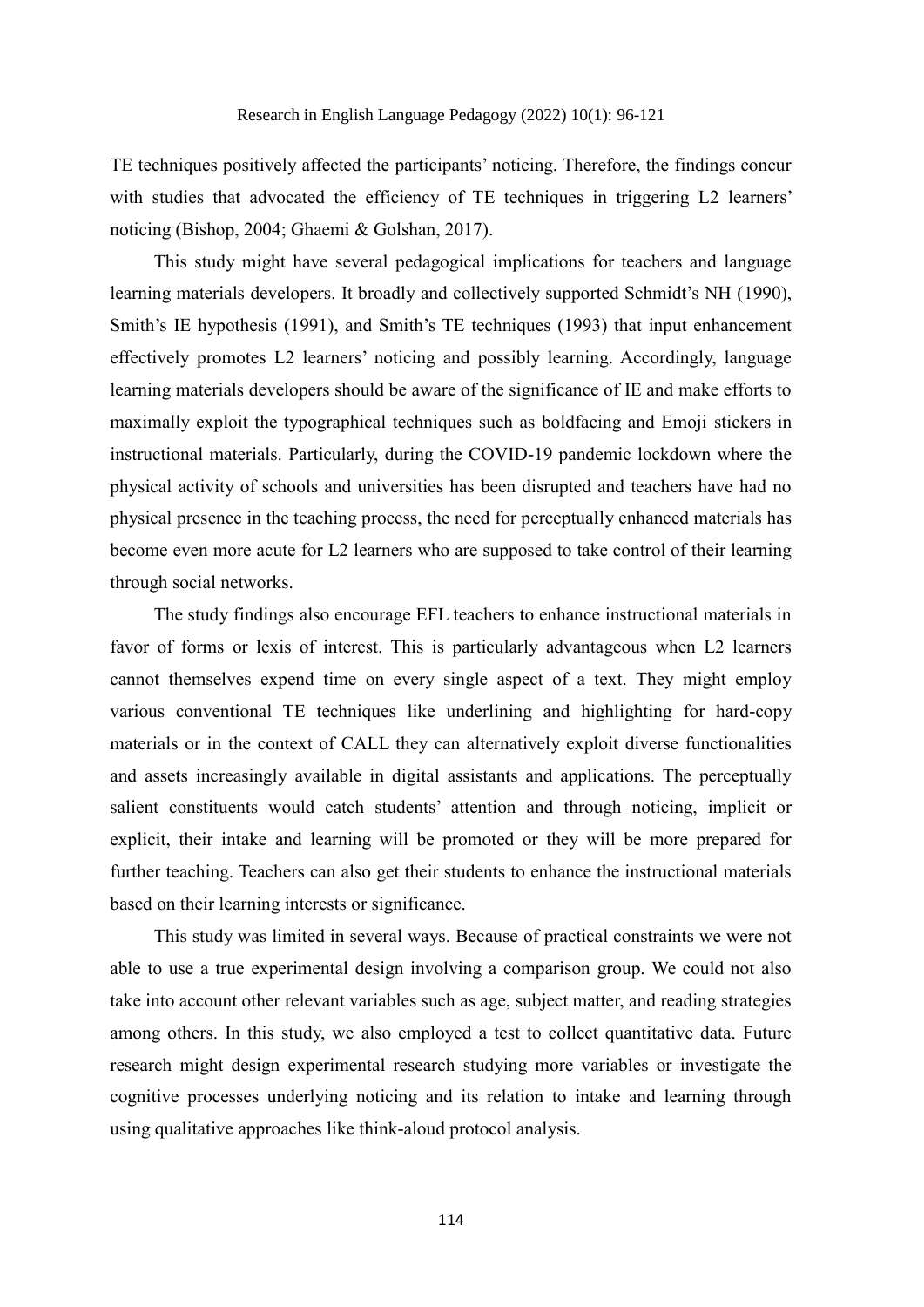#### **References**

- Alahmadi, N., & Alraddadi, B. (2020). The impact of virtual classes on second language interaction in the Saudi EFL context: A case study of Saudi undergraduate students. *Arab World English Journal, 11*(3), 56-72.
- Alanen, R. (1995). Input enhancement and rule presentation in second language acquisition. In R. Schmidt (Eds.), *Attention and awareness in foreign language learning* (pp. 259-302). Honolulu: University of Hawai'i, Second Language Teaching & Curriculum Center.
- Altman, R. (1990). Accounting for successful vocabulary development through learner introspection. *Paper presented at the AILA Ninth World Conference of Applied Linguistics*, Thessaloniki, Greece.
- Amendum, S. J., Vernon-Feagans, L., & Ginsberg, M. C. (2011). The effectiveness of a technologically facilitated classroom-based early reading intervention: The targeted reading intervention. *The Elementary School Journal, 112*(1), 107-131.
- Anderson, W., & Krathwohl, R. (20001). *A taxonomy for learning, teaching, and assessing*. A Revision of Blooms' Taxonomy of Learning objectives. Longman.
- Anwar, N., & Sohail, M. (2014). Assessing the learning level of students through Bloom's taxonomy in higher education in Punjab. *Journal of Educational and Social Research, 4*(3), 83-87.
- Balcom, P., & Bouffard, P. (2015). The effect of input flooding and explicit instruction on learning adverb placement in L3 French. *The Journal of Applied Linguistics, 18*(2), 1-27.
- Bishop, H. (2004). The Effect of typographic salience on the look-up and comprehension of unknown formulaic sequences. In N. Schmitt (eds.). *[Language Learning & Language Teaching](https://benjamins.com/catalog/lllt)* (pp. 227–48). https://doi.org/10.1075/lllt.9.12bis
- Bloom, B.S., Engelhart, M.D., Furst, E.J., Hill, W.H., & Krathwohl, D.R. (1956). *Taxonomy of educational objectives: The classification of educational goals.* Handbook 1: Cognitive domain. David McKay.
- Chairunnisa, S., & Benedictus, A.S. (2017). Analysis of Emoji and emoticon usage in interpersonal communication of Blackberry Messenger and WhatsApp application user. *Int. J. Soc. Sc. Manage. 4*(2), 120-126.
- Chapelle, A.C. (2013). *The Encyclopedia of applied linguistics* (1st ed.). Blackwell Publishing Ltd.
- Cho, M., & Reinders, H. (2013). The effects of aural input enhancement on L2 acquisition. https://hdl.handle.net/10652/2393.
- Danesi, M. (2017). *The semiotics of Emoji: The rise of visual language in the age of the interne*t. Bloomsbury.
- David, R., Pellini, A., Jordan, T., & Philips K. (2020). Education during the COVID-19 crisis opportunities and constraints of using EdTech in low-income countries. *Research Gate.* 1-10. https://doi.org/10.5281/zenodo.3750976
- Doughty, C. (1991). Second language instruction does make a difference: evidence from an empirical study of SL relativization. *Studies in Second Language Acquisition, 13*, 431-69.
- Doughty, C. (1998). Acquiring Competence in a Second Language: Form and Function' in H. Byrnes (ed.): *Learning Foreign and Second Languages*. Modern Language Association.
- Ellis, R. (1994). *The Study of second language acquisition.* Oxford University Press.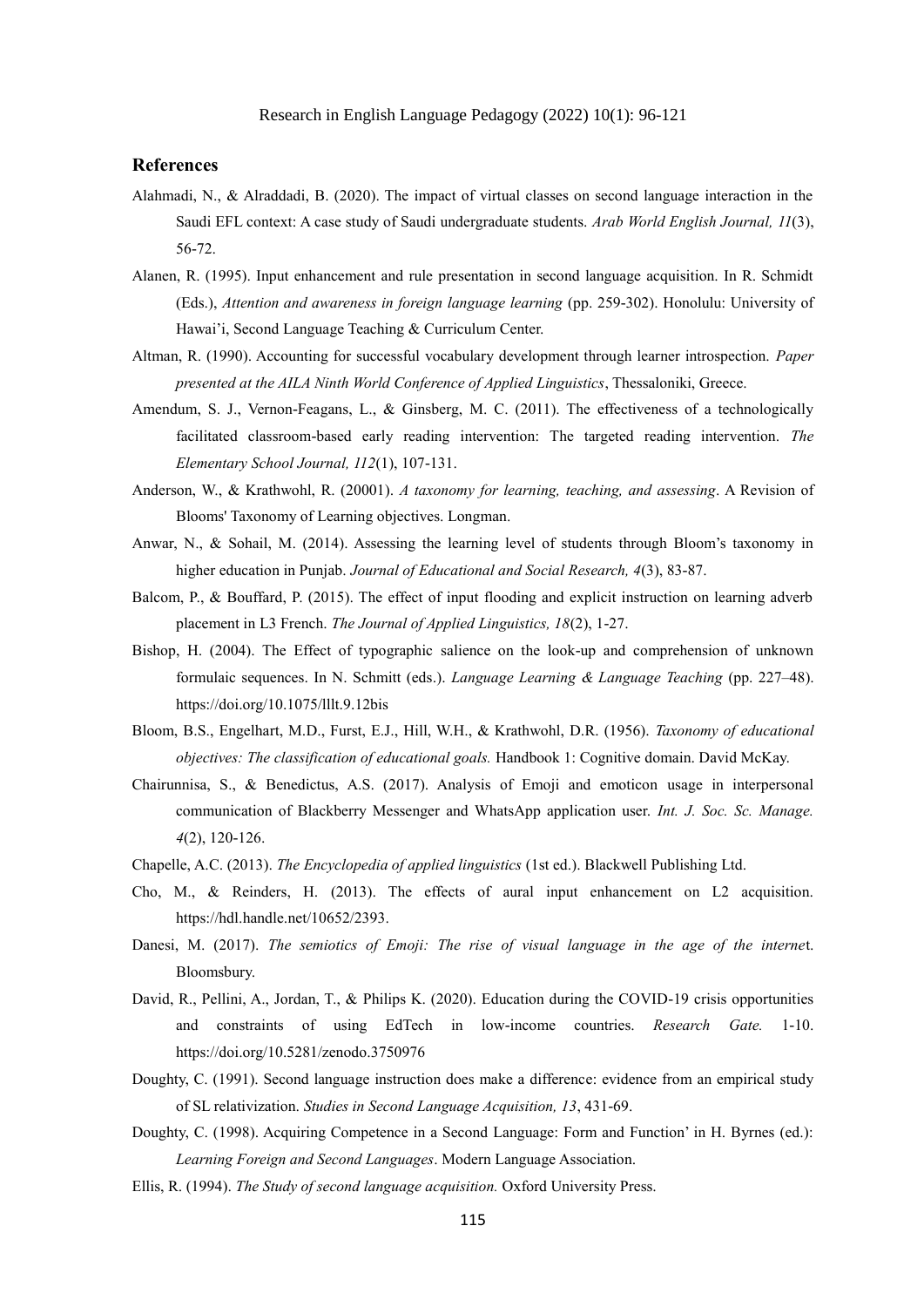- Emoji research team. (2016). 2016 Emoji report. Retrieved from http://cdn.emogi.com/docs/reports/2016\_emoji\_report.pdf.
- Eslami, Z. R., & Kung, W. T. (2016). Focus-on-form and EFL learners' language development in synchronous computer-mediated communication: Task-based interactions. *The Language Learning Journal, 44*(4), 401-417.
- Feldman, L., Adolfs, R., Marsella, S., Martiez, A., & Pollak, S. D. (2019). Emotional expressions reconsidered: challenges to inferring emotion from human facial movements. *Psychological Science in the Public Interest. 20*(1) 1–68.
- Field, A. (2009). *Discovering statistics using SPSS*. (3rd ed.).Sage.
- Gass, S. M. (2003). Input and interaction. In C. Doughty & M. H. Long (Eds.), *Handbook of second Language Acquisition.* Blackwell.
- Ghaemi, M., & Fazilatfar A., M. (2014). Textual enhancement and input processing effects on the intake of present and past simple tenses. *Procedia - Social and Behavioral Sciences, 98*, 562–571.
- Ghaemei, F., & Golshan, N. (2017). The impact of telegram as a social network on teaching English vocabulary among Iranian intermediate EFL learners*. International Journal of Information and Communication Sciences, 5*, 86-92.
- Ghobadi, S., & Taki, S. (2018). Effects of telegram stickers on English vocabulary learning: Focus on Iranian EFL learners. *Research in English Language Pedagogy, 6*(1), 139-158.
- Han, Z., Park, S. E., & Combs, C. (2008). Textual enhancement of input: Issues and possibilities. *Applied Linguistics, 29*(4), 597-618.
- Huang, Y. H., & Chuang, T. Y. (2016). Technology-assisted sheltered instruction: instructional streaming video in an EFL multi-purpose computer course. *Computer Assisted Language Learning,* 29(3), 618- 637.
- Izumi, S. (2002). Output, input enhancement, and the noticing hypothesis: An experimental study on ESL relativization. *Studies in Second Language Acquisition, 24*, 541-577.
- Jahan, A., & Kormos, J. (2015). The impact of textual enhancement on EFL learners' grammatical awareness of future plans and intentions. *International Journal of Applied Linguistics. 25*(1), 46-66.
- Jones, C., & Waller, D. (2017). The effect of input enhancement on vocabulary learning: Is there an Impact upon receptive and productive knowledge? *TESOL International Journal, 12*(1), 48-62.
- Jourdenais, R., Ota, M., Stauffer, S., Boyson, B., & Doughty, C. (1995). Does textual enhancement promote noticing? A think-aloud protocol analysis. In R. Schmidt (Eds.), *Attention and awareness in foreign language learning* (pp. 183-216). Second Language Teaching & Curriculum Center.
- Katushemererwe, F., & Nerbonne, J. (2015). Computer-assisted language learning (CALL) in support of (re) learning native languages: the case of Runyakitara. *Computer Assisted Language Learning, 28*(2), 112-129.
- Kennedy, C., & Levy. M. (2008). L'italiano al telefonino: Using SMS to support beginners' language learning. *ReCALL, 20*(3), 315-350.
- Khoshnevis, I., & Mikaeli, Z. (2014). The effect of textual enhancement techniques on the acquisition of passive form. *The Journal of Applied Linguistics, 11*(5), 102-115.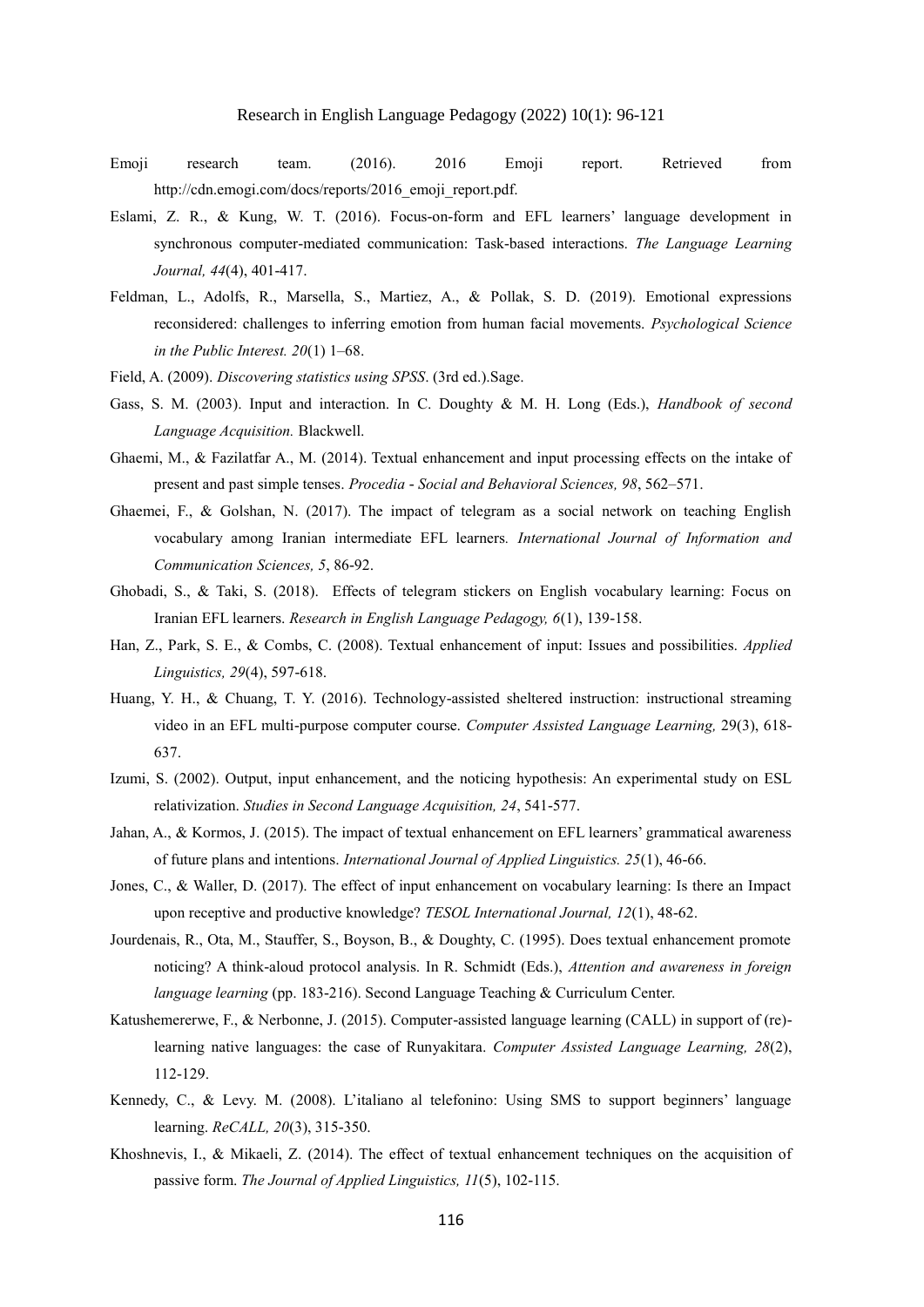- Kian, S., & Gorgian, B. (2018). Effects of Input Enhancement Cues on EFL Learners' Intake of English Grammar: The case of connectors. *Research in English Language Pedagogy, 6*(1), 39-55.
- Kim, Y-W. (2003). The acquisition of English unaccusative verbs by Korean EFL learners. *English Language Teaching, 15*, 203–221.
- Kim, Y. (2006). Effects of input elaboration on vocabulary acquisition through reading by Korean learners of English as a foreign language. *TESOL Quarterly, 40*(2), 341-373.
- Klopfer, E., Squire, K., & Jenkins, H. (2002). Environmental detectives: PDAs as a window into a virtual simulated world. Proceedings of IEEE international workshop on wireless and mobile technologies in education. Vaxjo, Sweden: *IEEE Computer Society,* 95-98. https://doi.org/10.1109/WMTE.2002.1039227
- Konrad, A., Herring, S. C., & Choi, D. (2020). Sticker and Emoji use in Facebook Messenger: Implications for graphicon change. *Journal of Computer-Mediated Communication, 25*, 217–235.
- Krashen, S. (1977). *The monitor model for second language performance*. Regents.
- LaBrozzi, M. A. (2014). The effects of textual enhancement type on L2 form recognition and reading comprehension in Spanish. *Language Teaching Research, 3*, 1-17. https://doi.org/10.1177/1362168814561903
- Larsen-Freeman, D., & Long, M. (1991). *An introduction to second language acquisition research*. London: Longman.
- Lee, S. (2007). Effects of textual enhancement and topic familiarity on Korean EFL students' reading comprehension and learning of passive form. *Language Learning, 57*, 87-118.
- Leow, R. (1997). The effects of input enhancement and text length on adult L2 readers' comprehension and intake in second language acquisition. *Applied Language Learning, 82*, 151-82.
- Leow, R. (2001). Do learners notice enhanced forms while interacting with the L2? An online and offline study of the role of written input enhancement in L2 reading. *Hispania, 84*, 496-509.
- Leow, R., Egi, T., Nuevo, A., & Tsai, Y. (2003). The roles of textual enhancement and type of linguistic item in adult L2 learners' comprehension and intake in second language acquisition. *Applied Language Learning, 13*(2), 1-16.
- Lewis, M. (1993). *The lexical approach.* Language Teaching Publications.
- Madadi, M., & Rezvani, R. (2019). Trodden and untrodden paths: A study of cognitive processes in oral responding and questioning. *Journal of Teaching Language Skills, 38*, 159-187.
- Madden, A., Ford, N., Miller, D., & Levy, P. (2005). Using the internet in teaching: The views of practitioners (A survey of the views of secondary school teachers in Sheffield, UK). *British Journal of Educational Technology, 36*(2), 255-280.
- Mclaughlin, B. (1987). *Theories of second language learning*. Edward Arnold.
- Namaziandost, H., Rezvani, E., & Polemikou, A. (2020). The impacts of visual input enhancement, semantic input enhancement, and input-flooding on L2 vocabulary among Iranian intermediate EFL learners. *Cogent Education*, https://doi.org/10.1080/2331186X.2020.1726606
- Nation, I. S. P. (2013). *Learning vocabulary in another language* (2nd ed.). Cambridge University Press.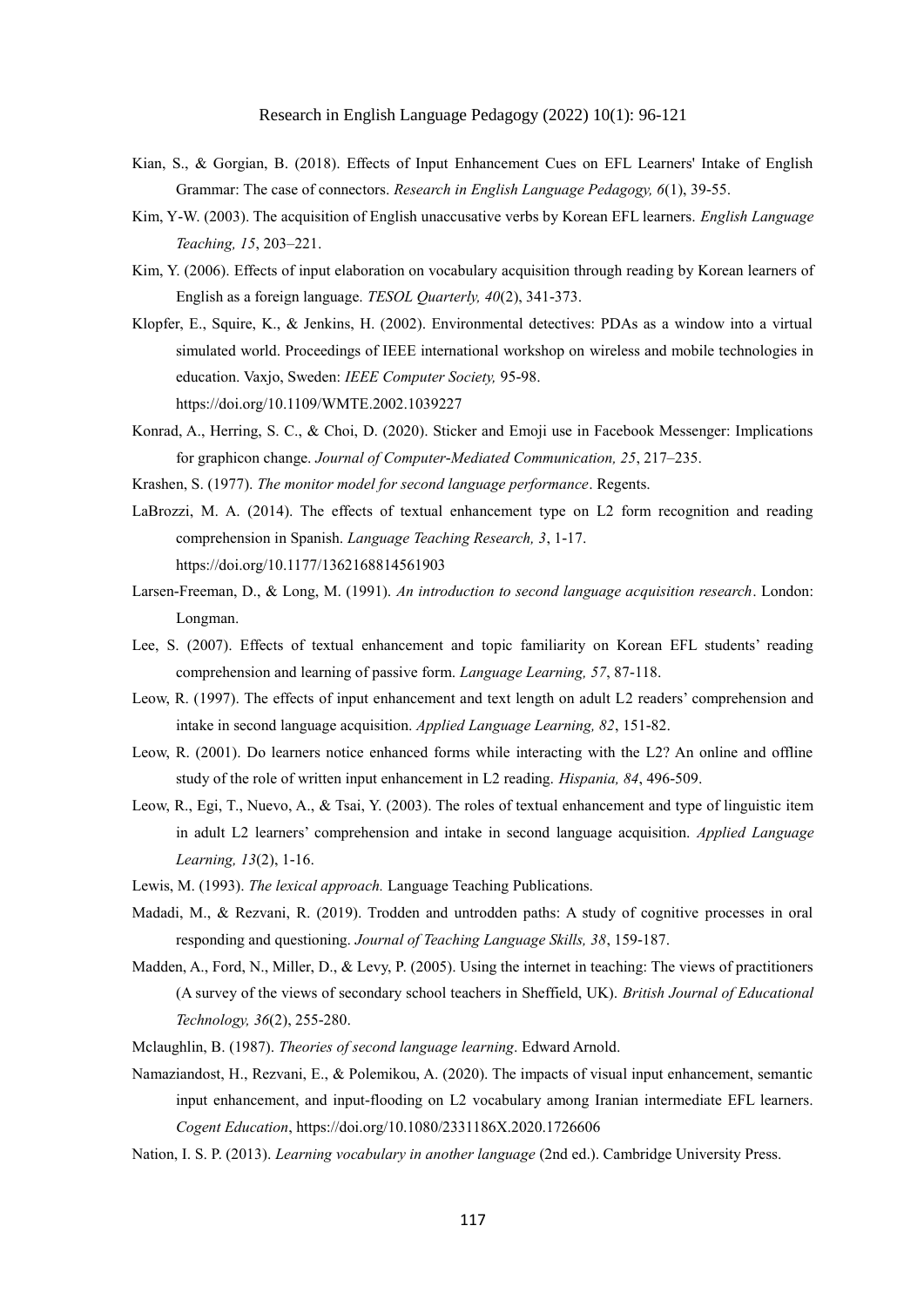- Okyar, H., & Cakir, A. (2019). Effects of different reading texts on vocabulary gain, use, and retention*. Journal of Language and Linguistic Studies, 15*(1), 111-122.
- Overstreet, M. (1998). Text enhancement and content familiarity: The focus of learner attention. *Spanish Applirichared Linguistics, 2,* 229-58.
- Pallant, J. (2007). *Survival manual: A step-by-step guide to data analysis using SPSS for windows (3rd ed.)*. Open University Press.
- Pam, P., & Karimi, L. (2016). The effect of textual enhancement technique on incidental learning of idiomatic expressions of Iranian intermediate students. *Theory and Practice in Language Studies, 6*, 1121-1127.
- Rassaei, E. (2014). Effects of textual enhancement and input enrichment on L2 development. *TESOL International Association, 6*(2) 281-301.
- Rezvani, R., & Zamani, G. (2017). *General English through interaction for university students.* Armandis.
- Robinson, P. (1995). Attention, memory, and the "noticing" hypothesis. *Language Learning, 45*, 283-331.
- Sackes, M., Trundle, K. C., & Bell, R. L. (2011). Young children's computer skills development from kindergarten to third grade. *Computers & Education, 57*(2), 1698-1704.
- Sarkhosh, M., Taghipour, B., & Sarkhosh, H. (2013). Differential effect of different textual enhancement formats on intake. *Social and Behavioral Sciences 70*, 544-559.
- Schmidt, R. (1990). The role of consciousness in second language learning. *Applied Linguistics, 11*, 129- 158.
- Schmidt, R. W. (1993). Awareness and second language acquisition. *Annual Review of Applied Linguistics, 13*, 206–26.
- Schmidt, R. (2001). Attention. In P. Robinson (Ed.), *Cognition and second language instruction* (pp. 3-32). Cambridge University Press.
- Schmidt, R., & Frota, S. (1986). Developing basic conversational ability in a second language. A case study of an adult learner of Portuguese. In R. Day (Ed.), *Talking to learn: Conversation in second language acquisition*, (pp. 237-326). Newbury House.
- Schmitt, N. (2010). *Researching vocabulary: A vocabulary research manual*. Palgrave Macmillan.
- Smith, M. (1991). Speaking to many minds: on the relevance of different types of language information for the L2 learner. *Second Language Research, 7*, 118-132.
- Smith, M. (1993). Input enhancement in instructed SLA. *Studies in Second Language Acquisition, 15*, 165- 179.
- Shook, D. J. (1994). FL/L2 reading, grammatical information, and the input-to-intake phenomenon. *Applied Language Learning, 5*, 57-93.
- Simard, D. (2009). Differential effects of textual enhancement formats on intake. *System, 37*, 124-135.
- Taguchi, N., & Sykes, J. M. (2013). *Technology in interlanguage pragmatics research and teaching*. John Benjamins Publishing.
- Tahmouresi, N., Ahmadi, D., & Gholami, M. (2015). The effect of textual input enhancement on learning verbals in high-school EFL male students. *International Journal of Educational Investigations. 8*, 25- 35.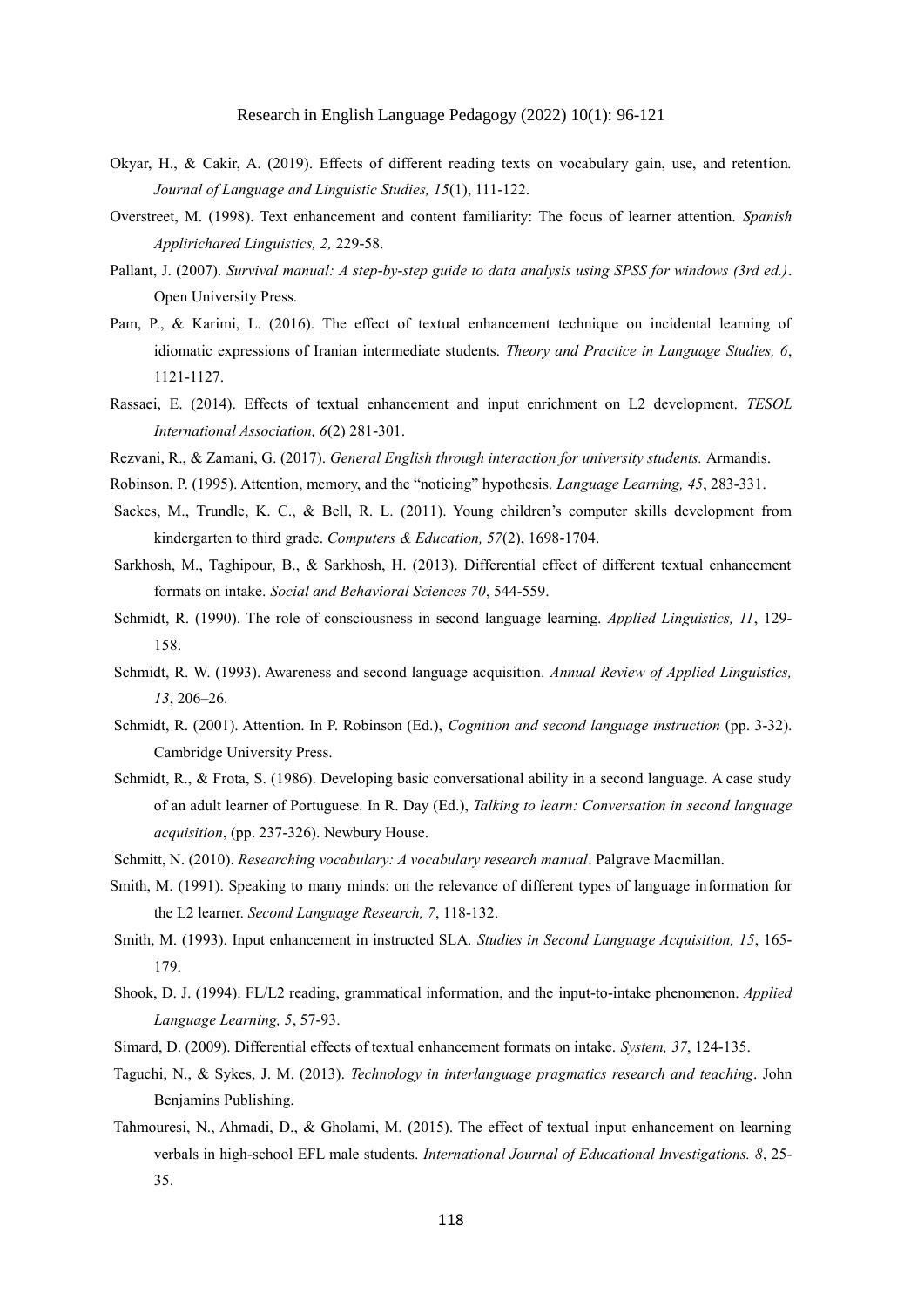- Theodotou, E. (2010). Using computers in early years education: What are the effects on Children's development? Some suggestions concerning beneficial computer practice. *International Scientific Conference.* Available from https://era.teipir.gr/content/proccedings-tes.
- VanPatten, B., & Williams, J. (2015). *Theories in second language acquisition*. Routledge.
- Willis, J., & Willis, D. (1989). *Collins COBUILD English course*. Collins COBUILD.
- Yip, V. (1995). *Interlanguage and learnability: From Chinese to English*. John Benjamins.
- Zarei, A. A., Esfandiari, R., & Ne'man, K. (2016). The effects of input enhancement techniques on the comprehension and production of English lexical collocations. *Iranian Journal of Language Issues, 2*(1), 1-21.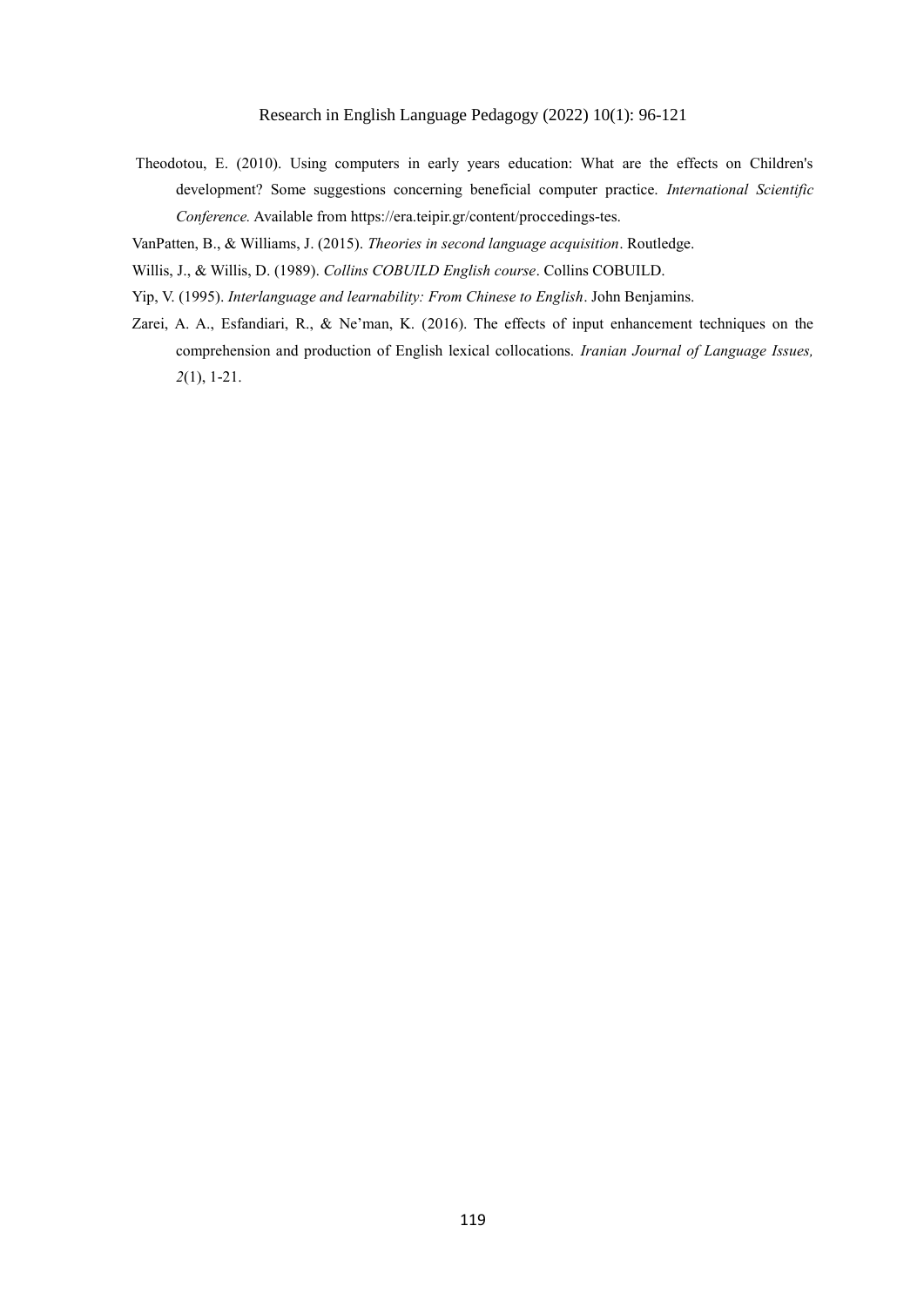#### **Appendix A**

# **A sample of a paragraph from "General English through Interaction for University Students"**

For centuries (every hundred years, قرن), people have been playing kicking games with a ball. The game of soccer developed from some of these early games. The English probably gave soccer its name and its first set of rules. In European countries, soccer is called football or association (federation, فدراسیون (football. Some people believe that the name "soccer" came from "assoc.," an abbreviation for the word association. Others believe (think, داشتن اعتقاد (that the name came from the high socks that the players wear. Organized (coordinated, یافته سازمان (soccer games began in 1863. In soccer, two teams of eleven players try to kick or head the ball into their opponents' (competitor, حریف (goal. The goalie, who tries to keep the ball out of the goal, is the only player on the field who is allowed (permitted, داشتن اجازه (to touch the ball with his or her hands. The other players must use their feet, heads, and bodies to control the ball. Every four years, soccer teams around the world compete (contest, رقابت كردن) for the World Cup. Brazil is the home of many great soccer players, including the most famous (well-known, مشهور) player of all, Pele. With his fast footwork, dazzling (sensational, خیره کننده) speed, and great scoring ability, Pele played for many years in Brazil.